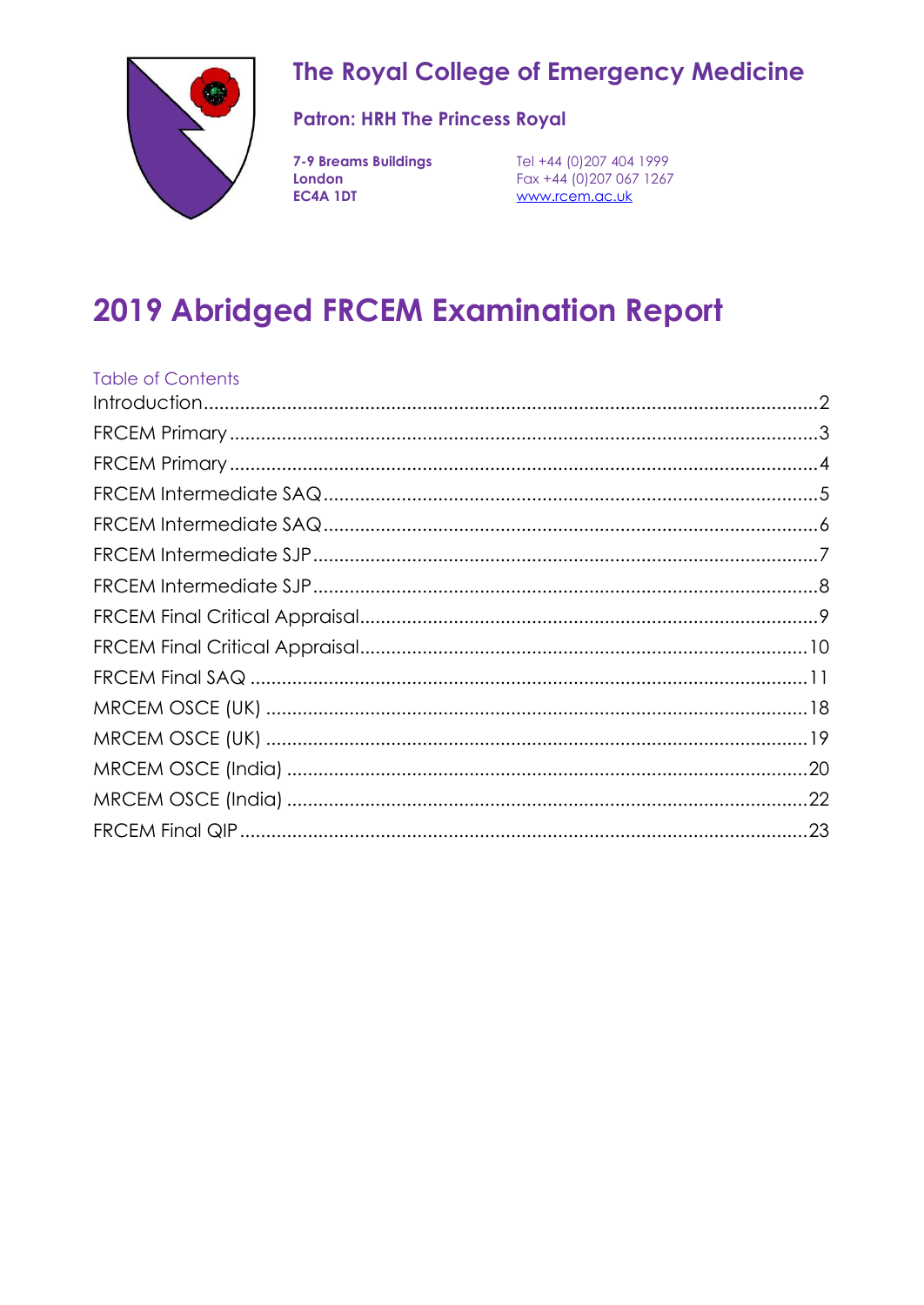# **Introduction**

As part of the Examinations Subcommittee's aim to provide more information to candidates and increase transparency, the Education and Examinations Committees agreed in October 2018 to produce abridged reports on the performance of FRCEM Examinations. The abridged reports will be published on the College website once the full reports have been reviewed by the Education and Examinations Committees, which meet three times a year.

This is the second report to be published and includes information on the standard setting and pass rates. More detailed analysis is planned in future iterations as we develop our reporting capabilities.

#### Susannah Grant **Head of Examinations**

12 June 2020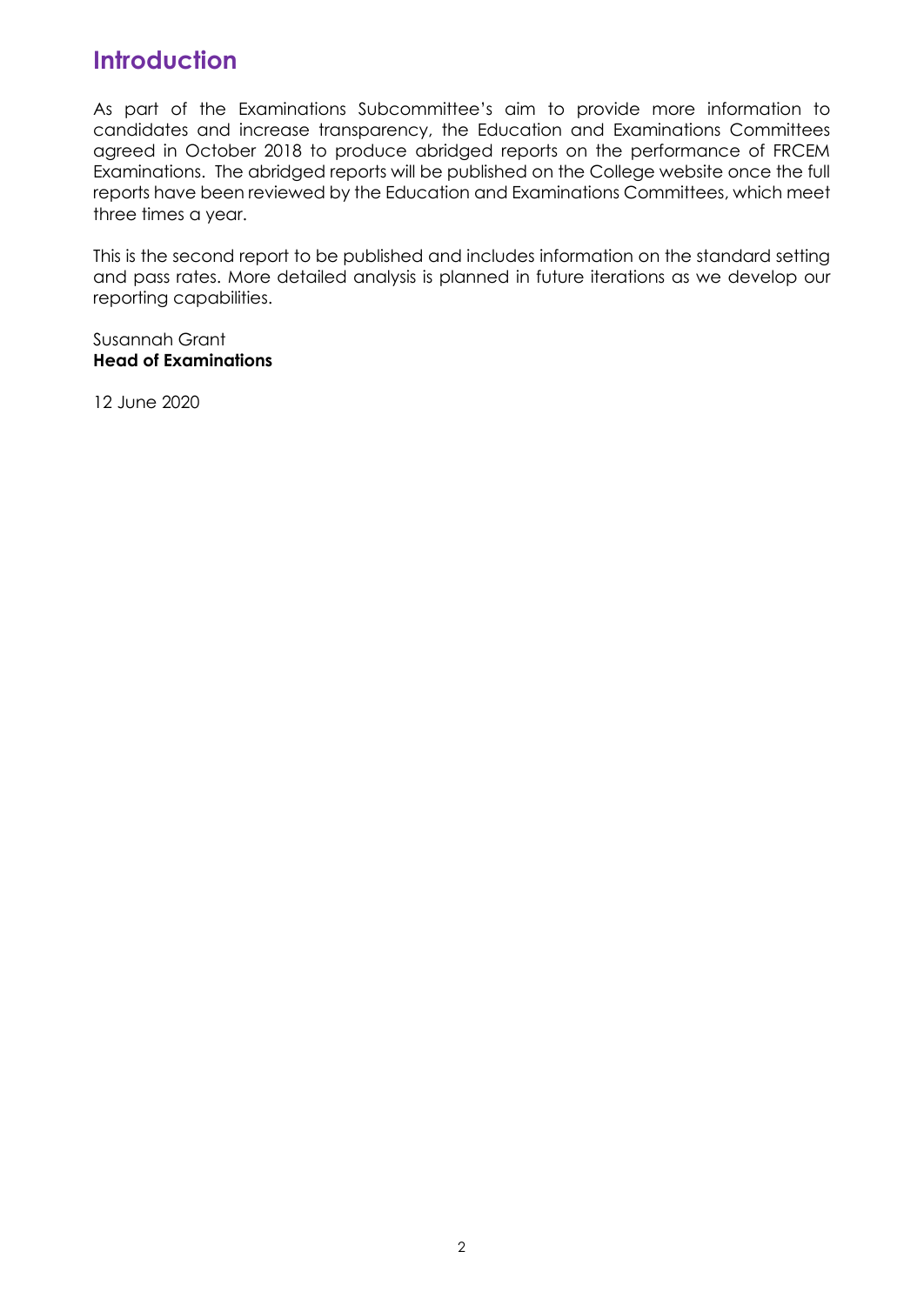# <span id="page-2-0"></span>**FRCEM Primary**

### **June 2019**

### **Summary**

The 7th FRCEM Primary examination took place on 13th June 2019. 1245 candidates took the examination, of whom 722 (58%) fulfilled the criteria required to pass the examination overall.

6 questions were removed from the Primary paper after review of the item analysis, leaving 174 marks achievable for this examination.

| Mean score                              | 101.6      | 58.4%             |
|-----------------------------------------|------------|-------------------|
| Median score                            | 103        | 59.1%             |
| Standard deviation                      | 25.9       | 14.9%             |
| Candidates                              | 1245       |                   |
| KR20: (measurement of reliability)      | 0.949      |                   |
| Range of marks                          | $37 - 161$ | $21.2\% - 92.6\%$ |
| Pass mark derived from Standard Setting | 98.4       | 56.6%             |
| Pass rate                               | 722 / 1245 | 58%               |

### **FRCEM Primary statistics**

| <b>Training</b>      | <b>Failed</b> | <b>Passed</b> | <b>Total</b> |
|----------------------|---------------|---------------|--------------|
| In UK Training       | 23            | 87 (79%)      | 110          |
| Not in Training      | 73            | 134 (65 %)    | 207          |
| Overseas             | 427           | 501 (54%)     | 928          |
| Total                | 523           | 722 (58%)     | 1245         |
|                      |               |               |              |
| <b>PMQ Qualified</b> | <b>Failed</b> | <b>Passed</b> | <b>Total</b> |
| UK                   | 47            | 205 (82%)     | 252          |

<span id="page-2-1"></span>Non-UK 476 517 (52%) 993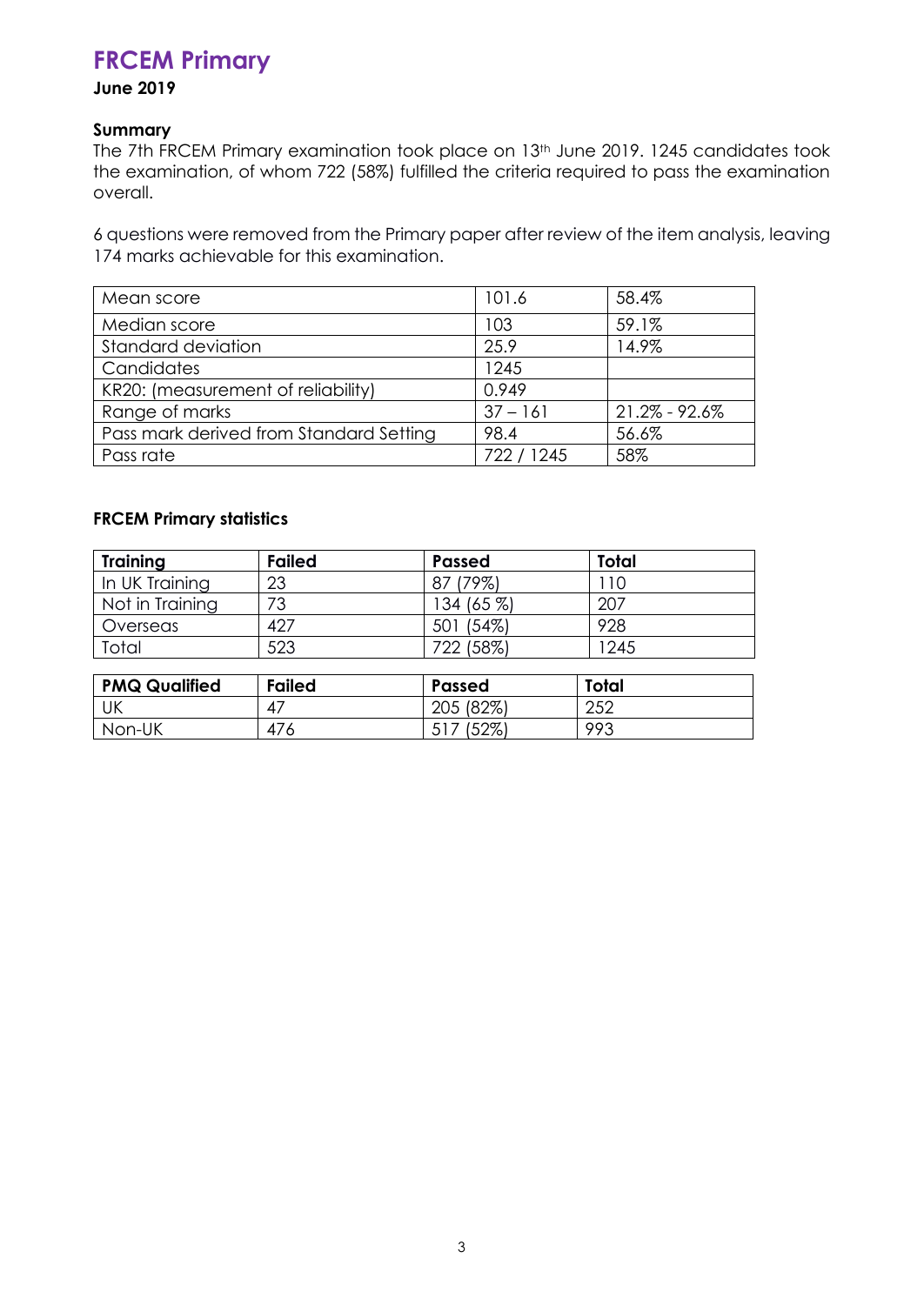# **FRCEM Primary**

### **December 2019**

### **Summary**

The 8th FRCEM Primary examination took place on 5th December 2019. 1292 candidates took the examination, of whom 812 (62.8%) fulfilled the criteria required to pass the examination overall.

5 questions were removed from the Primary paper after review of the item analysis, leaving 175 marks achievable for this examination.

| Mean score                              | 104        | 59.4%         |
|-----------------------------------------|------------|---------------|
| Median score                            | 105        | 60%           |
| <b>Standard deviation</b>               | 25         | 14.3%         |
| Candidates                              | 1292       |               |
| KR20: (measurement of reliability)      | 0.946      |               |
| Range of marks                          | $36 - 160$ | $21\% - 91\%$ |
| Pass mark derived from Standard Setting | 97.0       | 55.4%         |
| Pass rate                               | 812/1292   | 62.8%         |

### **FRCEM Primary statistics**

| <b>Training</b> | <b>Failed</b> | <b>Passed</b> | Total |
|-----------------|---------------|---------------|-------|
| In Training     | 39            | 93 (70%)      | 132   |
| Not in Training | 61            | 215 (78%)     | 276   |
| Overseas        | 380           | 504 (57%)     | 884   |
| Total           | 480           | 812 (63%)     | 292   |
|                 |               |               |       |

<span id="page-3-0"></span>

| <b>PMQ Qualified</b> | <b>Failed</b> | Passed         | Total |
|----------------------|---------------|----------------|-------|
| UK                   | -46           | (82%)<br>21 J  | 259   |
| Non-UK               | 434           | $(58\%$<br>599 | 1033  |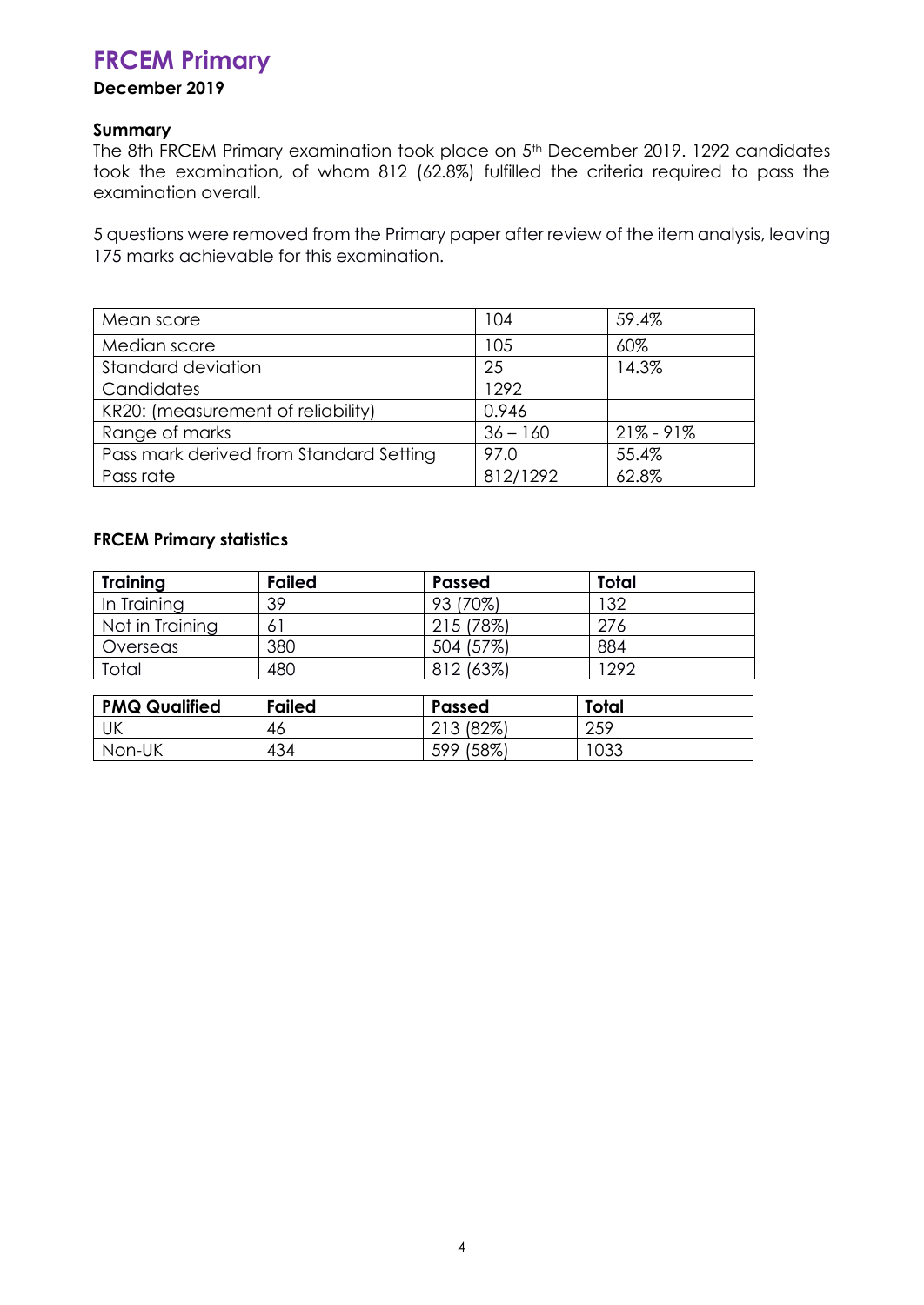# **FRCEM Intermediate SAQ**

### **6th March 2019**

### **Summary**

The 7<sup>th</sup> FRCEM Intermediate Short Answer Question (SAQ) examination took place on 6<sup>th</sup> March 2019. 1144 candidates sat the examination, of whom 518 (45.3%) fulfilled the criteria required to pass the examination overall.

0 questions were removed from the SAQ paper after review of the item analysis and there were 180 marks achievable for this examination.

| Mean score                                   | 106.2        | 59%           |
|----------------------------------------------|--------------|---------------|
| Median score                                 | 108          | 60%           |
| Standard deviation                           | 17.3         | 28.8%         |
| <b>SEM</b>                                   | 5.89         |               |
| Candidates                                   | 1144         |               |
| Cronbach alpha: (measurement of reliability) | 0.88         |               |
| Range of marks                               | $40 - 146.5$ | 22.2% - 81.4% |
| Pass mark derived from Standard Setting      | 107.3        | 59.6%         |
| Pass mark + SEM (Rounded)                    | 113.0        | 62.8%         |
| Pass rate                                    | 518/1144     | 45.3%         |

### **FRCEM Intermediate SAQ statistics**

| <b>Training</b> | <b>Failed</b> | <b>Passed</b> | <b>Total</b> |
|-----------------|---------------|---------------|--------------|
| In UK Training  | 52            | 105 (67%)     | 157          |
| Not in Training | 55            | 207 (79%)     | 262          |
| <b>Overseas</b> | 519           | 206 (28%)     | 725          |
| Total           | 626           | 518 (45%)     | 144          |

<span id="page-4-0"></span>

| <b>PMQ Qualified</b> | <b>Failed</b> | <b>Passed</b>       | Total |
|----------------------|---------------|---------------------|-------|
| UK                   | 45            | 78%)<br>63          | 208   |
| Non-UK               | 581           | (38%)<br>つちち<br>ບບບ | 936   |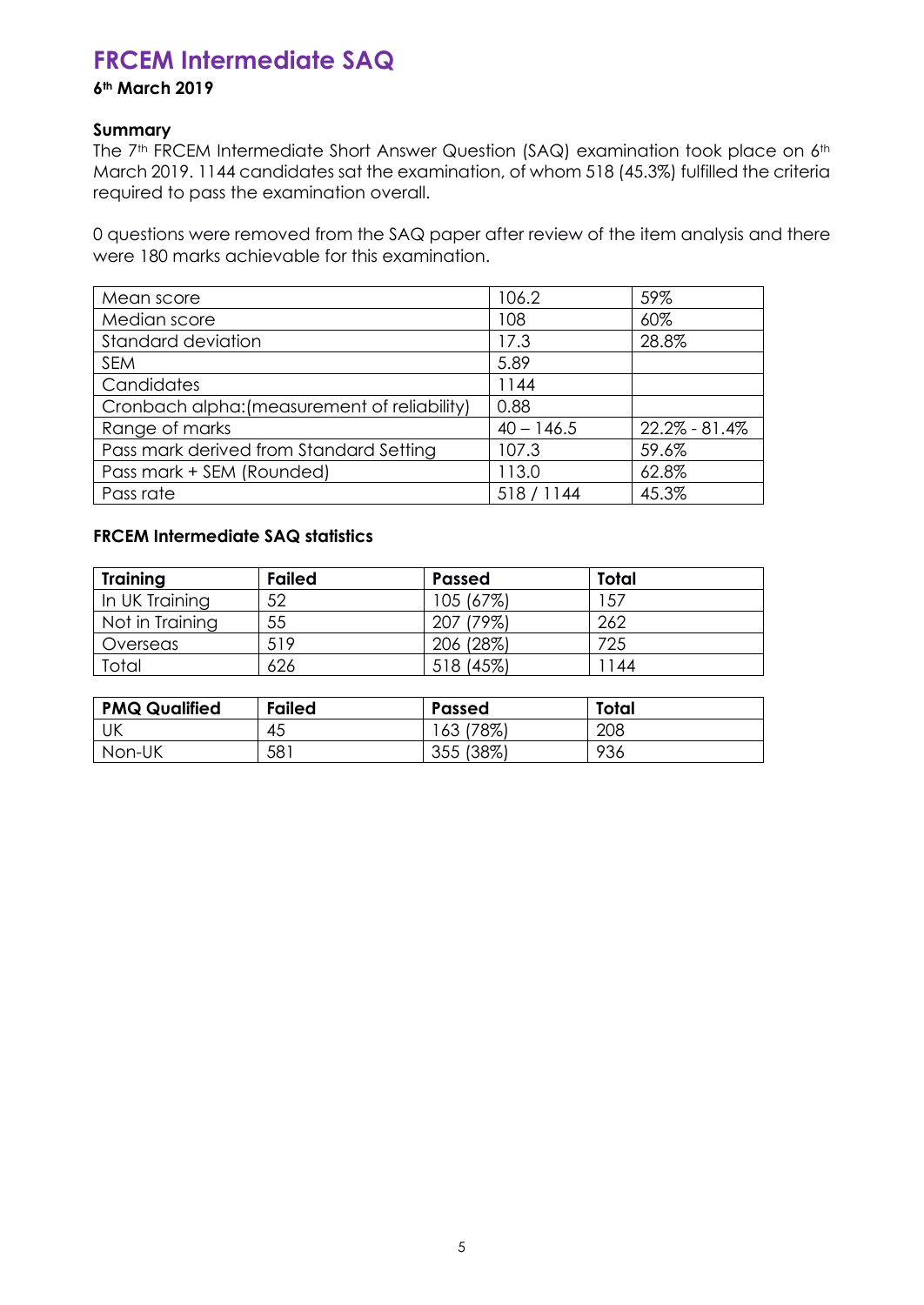# **FRCEM Intermediate SAQ**

### **17th September 2019**

### **Summary**

The 8<sup>th</sup> FRCEM Intermediate Short Answer Question (SAQ) examination took place on 17<sup>th</sup> September 2019. 1193 candidates sat the examination, of whom 615 (51.6%) fulfilled the criteria required to pass the examination overall.

0 questions were removed from the SAQ paper after review of the item analysis and there were 180 marks achievable for this examination.

| Mean score                                   | 114.6        | 63.6%         |
|----------------------------------------------|--------------|---------------|
| Median score                                 | 117.5        | 65.2%         |
| Standard deviation                           | 17.2         | 28.6%         |
| <b>SEM</b>                                   | 5.32         |               |
| Candidates                                   | 1193         |               |
| Cronbach alpha: (measurement of reliability) | 0.90         |               |
| Range of marks                               | $27.5 - 150$ | 15.2% - 83.3% |
| Pass mark derived from Standard Setting      | 111.7        | 62%           |
| Pass mark + SEM (Rounded)                    | 117.0        | 65%           |
| Pass rate                                    | 615/1193     | 51.6%         |

### **FRCEM Intermediate SAQ statistics**

| <b>Training</b> | <b>Failed</b> | <b>Passed</b> | Total |
|-----------------|---------------|---------------|-------|
| In Training     | 49            | 97 (66.4%)    | 146   |
| Not in Training | 24            | 56 (70%)      | 80    |
| Overseas        | 505           | 462 (47.7%)   | 967   |
| Total           | 578           | 615(51.6%)    | 1193  |

| <b>PMQ Qualified</b> | <b>Failed</b> | <b>Passed</b> | Total |
|----------------------|---------------|---------------|-------|
| UK                   | 50            | (73%)         | 182   |
| Non-UK               | 528           | (48%)<br>483  |       |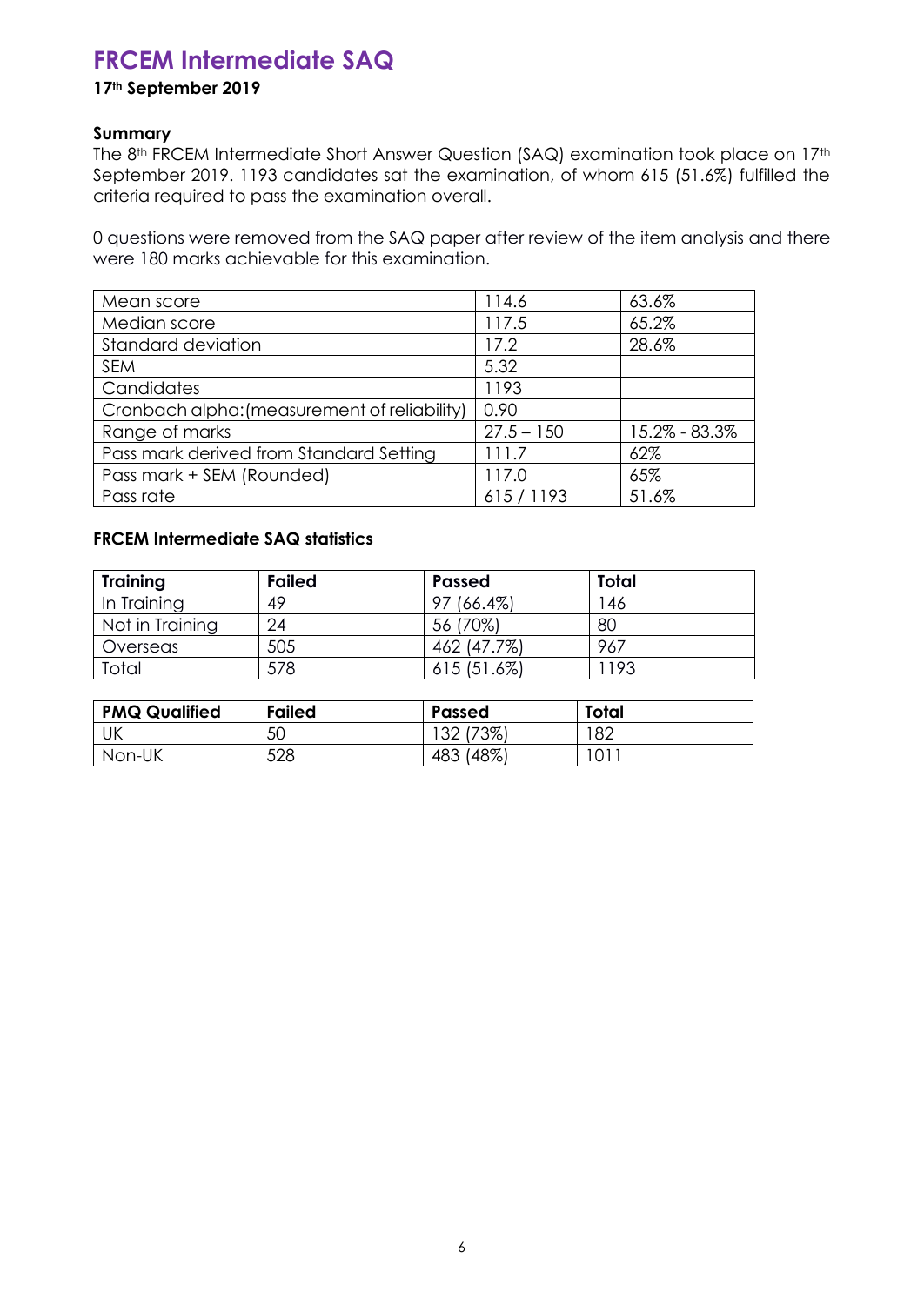# <span id="page-6-0"></span>**FRCEM Intermediate SJP**

### **6th March 2019**

### **Summary**

The 4<sup>th</sup> FRCEM Intermediate Situational Judgement Paper (SJP) examination took place on 6th March 2019. 327 candidates sat the examination, of whom 172 (52.6%) fulfilled the criteria required to pass the examination overall.

1 question was removed from the SJP paper after review of the item analysis leaving 476 marks achievable for this examination.

### **FRCEM Intermediate SJP statistics**

| Mean score                                   | 370         | 77.7%         |
|----------------------------------------------|-------------|---------------|
| Median score                                 | 375         | 77.8%         |
| Standard deviation                           | 22.26       | 18.7%         |
| Candidates                                   | 327         |               |
| Cronbach alpha: (measurement of reliability) | 0.78        |               |
| Standard error of measurement (SEM):         | 10.35       |               |
| Range of marks                               | $278 - 418$ | 58.4% - 87.8% |
| Pass mark derived from Standard Setting      | 363.14      | 76.3%         |
| Pass mark + SEM (Rounded)                    | 374.0       | 78.6%         |
| Pass rate                                    | 172 / 327   | 52.6%         |

| <b>Training</b> | <b>Failed</b> | <b>Passed</b> | Total |
|-----------------|---------------|---------------|-------|
| In Training     | 46            | (64%)<br>81   | -27   |
| Not in Training | 09            | (45%)<br>o    | 200   |
| Total           | 55            | 72 (53%)      | 327   |

<span id="page-6-1"></span>

| <b>PMQ Qualified</b> | <b>Failed</b> | <b>Passed</b> | <b>Total</b> |
|----------------------|---------------|---------------|--------------|
| UK                   |               | (77%)<br>38   | 79           |
| Non-UK               | 14            | (23%)<br>34   | 48           |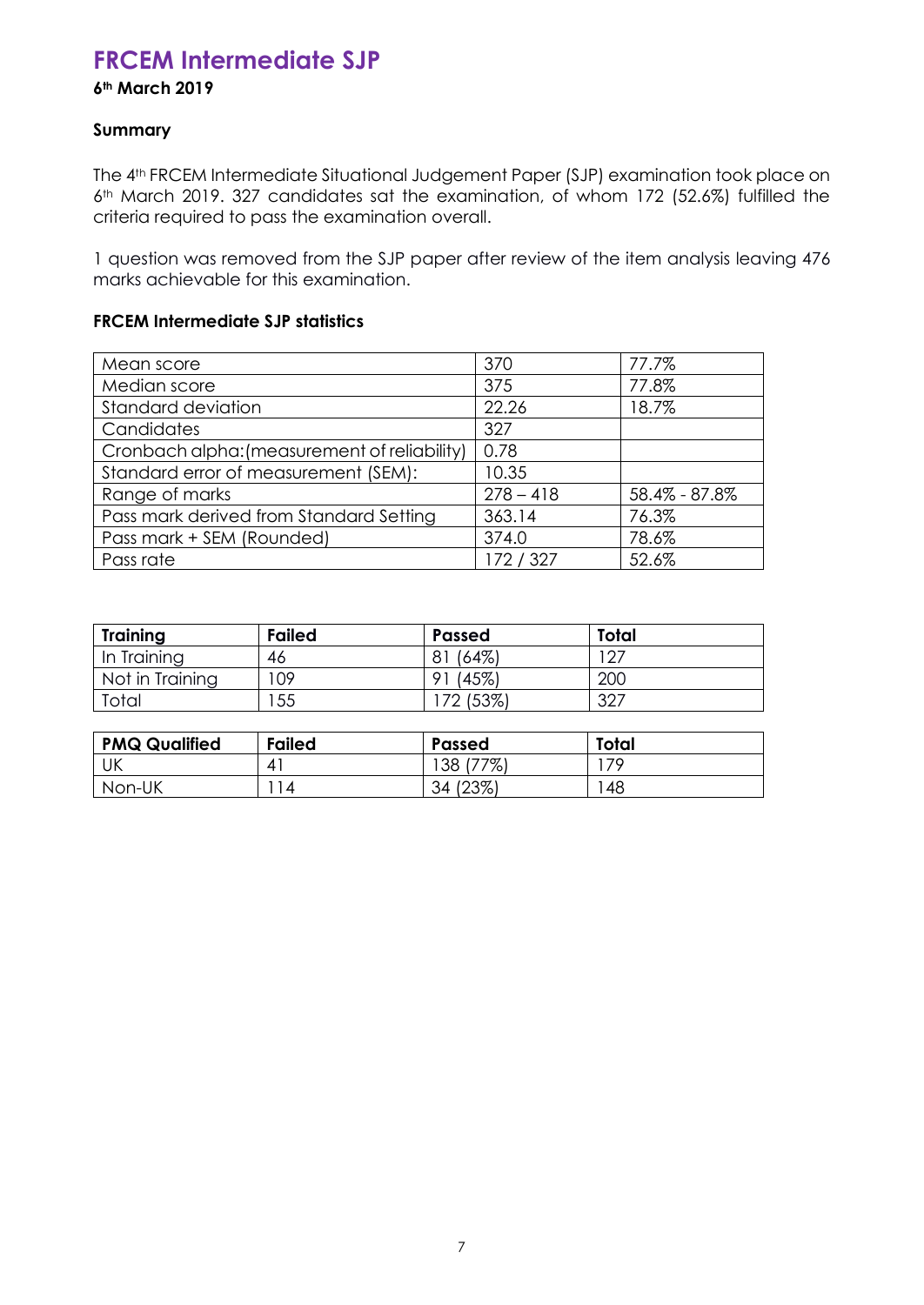# **FRCEM Intermediate SJP**

### **17th September 2019**

### **Summary**

The 5<sup>th</sup> FRCEM Intermediate Situational Judgement Paper (SJP) examination took place on 17<sup>th</sup> September 2019. 395 candidates sat the examination, of whom 225 (57%) fulfilled the criteria required to pass the examination overall.

2 questions were removed from the SJP paper after review of the item analysis, leaving 472 marks achievable for this examination.

### **FRCEM Intermediate SJP statistics**

| Mean score                                   | 372     | 78.8%       |
|----------------------------------------------|---------|-------------|
| Median score                                 | 376     | 79.7%       |
| Standard deviation                           | 26.29   | 22.3%       |
| Candidates                                   | 395     |             |
| Cronbach alpha: (measurement of reliability) | 0.83    |             |
| Standard error of measurement (SEM):         | 10.92   |             |
| Range of marks                               | 275-424 | 58.3%-89.8% |
| Pass mark derived from Standard Setting      | 361.55  |             |
| Pass mark + SEM (Rounded)                    | 372.0   |             |
| Pass rate                                    | 225     | 57.0%       |

| <b>Training</b> | <b>Failed</b> | <b>Passed</b> | <b>Total</b> |
|-----------------|---------------|---------------|--------------|
| In Training     | 38            | ' 13 (75%)    | $5^{\circ}$  |
| Not in Training | 132           | `12 (46%)     | 244          |
| Total           | 70            | 225 (57%)     | 395          |

<span id="page-7-0"></span>

| <b>PMQ Qualified</b> | <b>Failed</b> | <b>Passed</b>         | Total                  |
|----------------------|---------------|-----------------------|------------------------|
| UK                   | 18            | $(90\%)$<br>$\sigma/$ | 85                     |
| Non-UK               | .50<br>◡▵     | $127\%$<br>58         | $\cap$ 1 $\cap$<br>∠⊥∪ |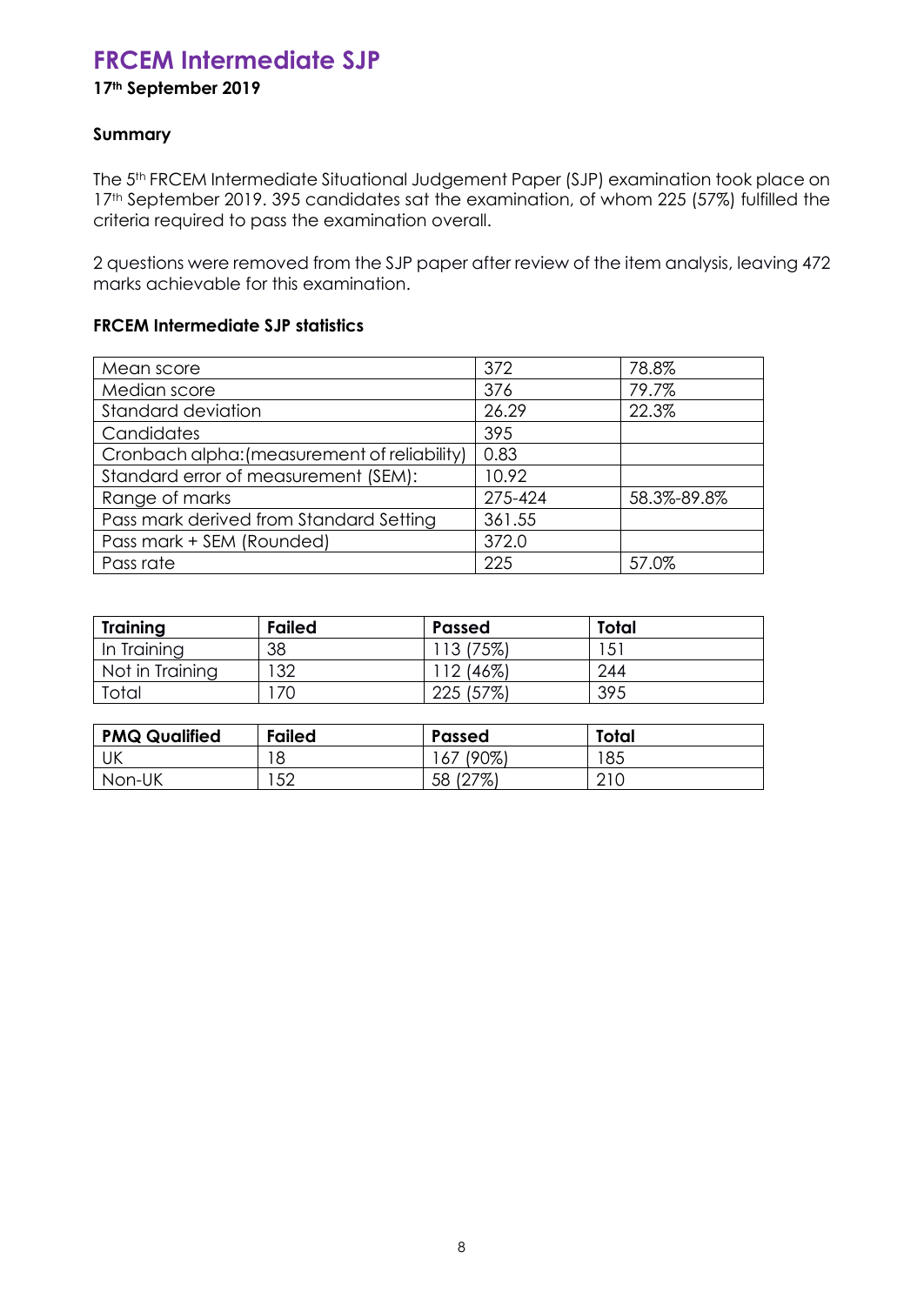# **FRCEM Final Critical Appraisal**

**14th March 2019**

### **Summary**

The 27<sup>th</sup> FRCEM Final Critical Appraisal examination took place on 14 March 2019. 401 candidates took the examination, of whom 269(67.1%) fulfilled the criteria required to pass the examination overall.

### **FRCEM FINAL Critical Appraisal statistics**

| Mean Weighted Score       | 2.73                  |
|---------------------------|-----------------------|
| Median Weighted Score     | 2.71                  |
| <b>Standard Deviation</b> | 0.52                  |
| Candidates                | 401                   |
| Range of marks            | $1 - 3.86$            |
| Pass mark                 | Overall Average > 2.5 |
| Pass rate                 | 67.1%                 |

| <b>Training</b> | <b>Failed</b> | <b>Passed</b> | Total |
|-----------------|---------------|---------------|-------|
| In Training     | 59            | (74%)         | 230   |
| Not in Training | 72            | (57%)<br>98   |       |
| Total           | ר ד           | 269 (67%)     | 40    |

| <b>PMQ Qualified</b> | <b>Failed</b> | Passed    | Total      |
|----------------------|---------------|-----------|------------|
| UK                   | O 1           | 199 (69%) | <b>290</b> |
| Non-UK               |               | 70 (63%)  |            |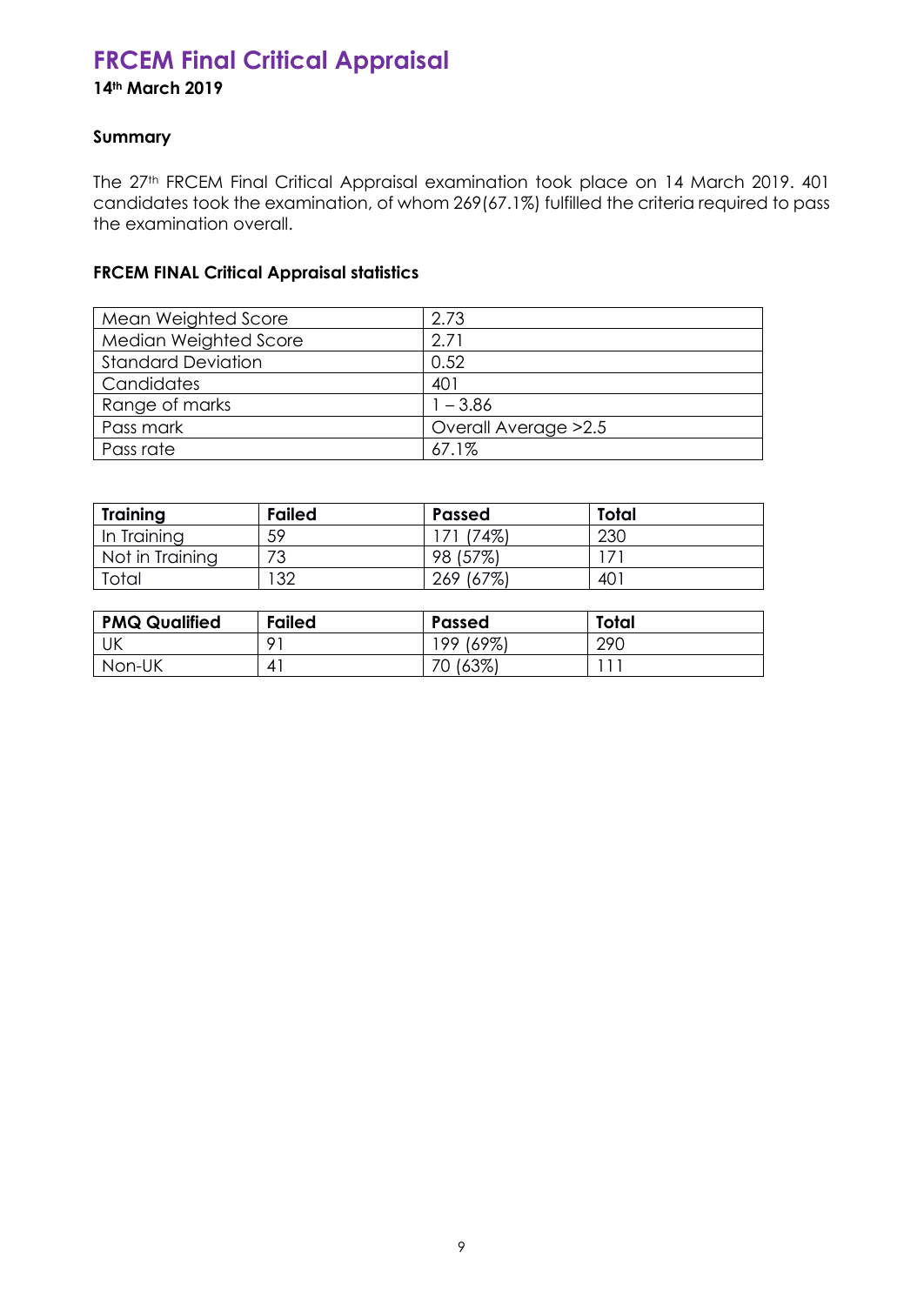# <span id="page-9-0"></span>**FRCEM Final Critical Appraisal**

### **September 2019**

### **Summary**

The 28th FRCEM Final Critical Appraisal examination took place on 3rd September 2019 261 candidates took the examination, of whom 90 (34.4%) fulfilled the criteria required to pass the examination overall.

### **FRCEM FINAL Critical Appraisal statistics**

| Mean Weighted score       | 2.29                  |
|---------------------------|-----------------------|
| Median Weighted score     | 2.29                  |
| <b>Standard deviation</b> | 0.64                  |
| Candidates                | 261                   |
| Range of marks            | 1.00-400              |
| Pass mark                 | Overall Average > 2.5 |
| Pass rate                 | 34.4%                 |

| <b>Training</b> | <b>Failed</b> | <b>Passed</b> | Total        |
|-----------------|---------------|---------------|--------------|
| In Training     | $\Omega$ 1    | 65 (42%)      | ' 56         |
| Not in Training | 80            | 25 (24%)      | 105          |
| Total           |               | 90 (34.4%)    | $26^{\circ}$ |

<span id="page-9-1"></span>

| <b>PMQ Qualified</b> | <b>Failed</b> | <b>Passed</b>     | Total        |
|----------------------|---------------|-------------------|--------------|
| UK                   | 56            | (50%)<br>ىر       | າ າ ^<br>ں ا |
| Non-UK               | ∣◡            | (22%)<br>っっ<br>ບບ | 48           |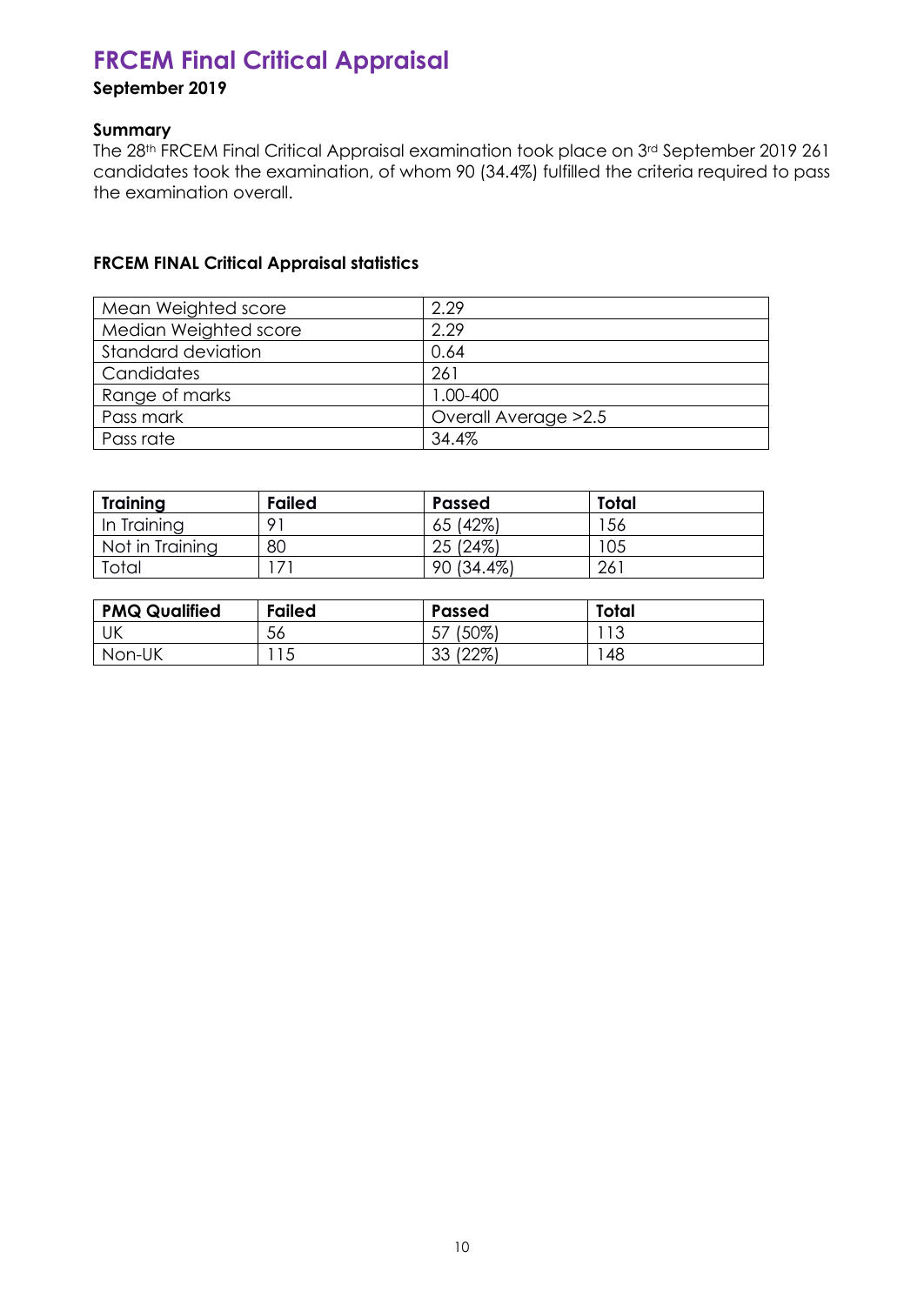# **FRCEM Final SAQ**

**14 March 2019**

### **Summary**

The 27th FRCEM Final SAQ examination took place on 14 March 2019. 252 candidates took the examination, of whom 102 (40.5%) fulfilled the criteria required to pass the examination overall.

1 question was removed from the SAQ paper after review of the item analysis leaving 177 marks achievable for this examination.

### **FRCEM Final SAQ statistics**

|                                                 | 107.1      | 60.5%             |
|-------------------------------------------------|------------|-------------------|
| Mean score                                      |            |                   |
| Median score                                    | 108.0      | 61%               |
| Standard deviation                              | 12.46      |                   |
| Candidates                                      | 252        |                   |
| Cronbach alpha: (measurement of<br>reliability) | 0.845      |                   |
| Range of marks                                  | $61 - 139$ | $34.5\% - 78.5\%$ |
| Pass mark derived from Standard Setting         | 112.0      | 63.3%             |
| Pass rate                                       | 102/252    | 40.5%             |

| <b>Training</b> | <b>Failed</b> | <b>Passed</b> | <b>Total</b> |
|-----------------|---------------|---------------|--------------|
| In Training     | 60            | 68 (53%)      | 28           |
| Not in Training | 90            | 34 (27%)      | 24           |
| Total           | 50            | 102 (40%)     | 252          |

| <b>PMQ Qualified</b> | <b>Failed</b> | <b>Passed</b>  | Total |
|----------------------|---------------|----------------|-------|
| UK                   | 55            | (43%)<br>42    | -07   |
| Non-UK               | 95            | $(39\%)$<br>60 | 55    |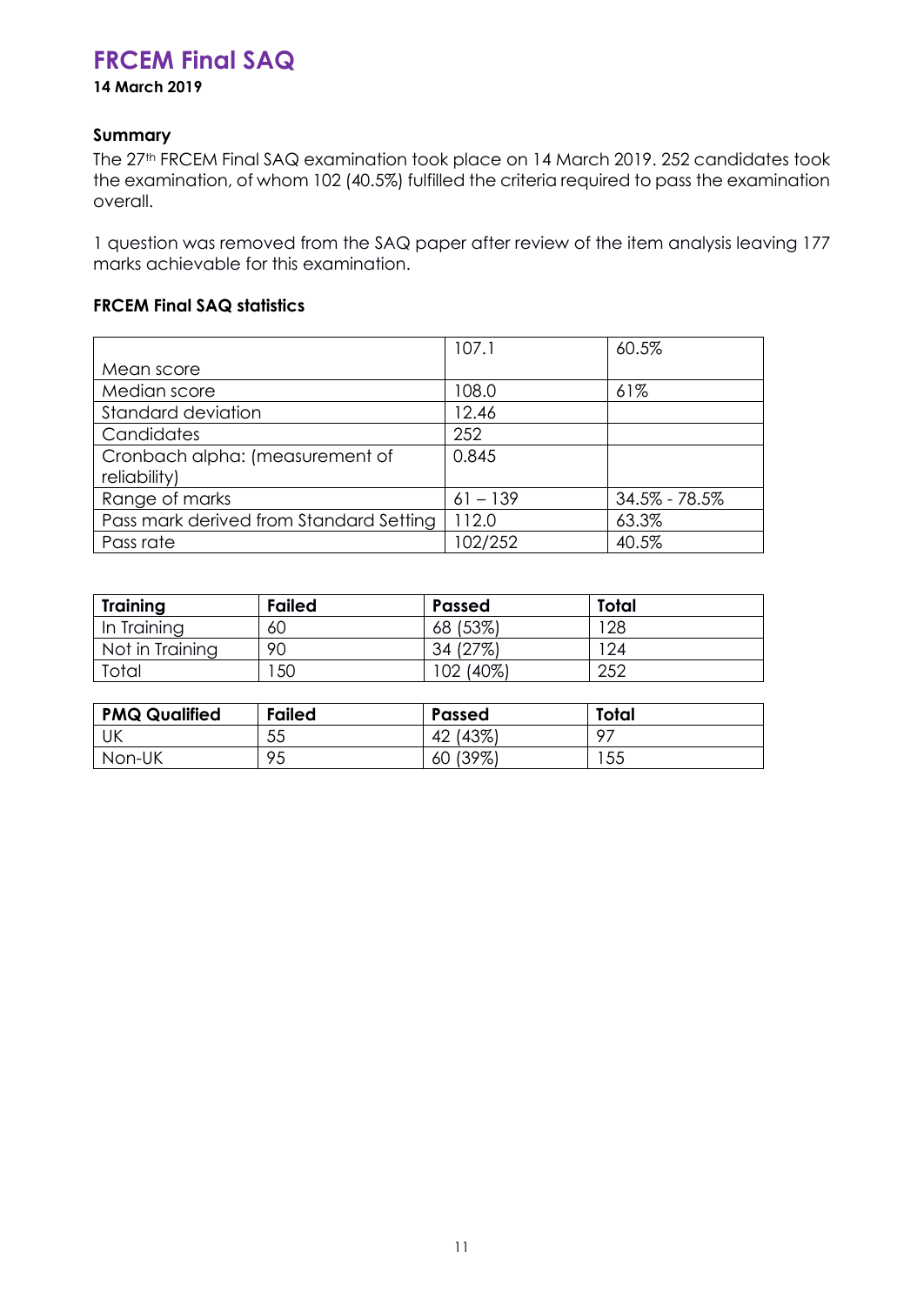# **FRCEM Final SAQ**

**3 September 2019** 

### **Summary**

The 10<sup>th</sup> FRCEM Final Short Answer Question (SAQ) examination took place on 3<sup>rd</sup> September 2019. 283 (61.8%) fulfilled the criteria required to pass the examination overall.

0 questions were removed from the SAQ paper after review of the item analysis and there were 180 marks achievable for this examination.

### **FRCEM Final SAQ statistics**

| Mean score                              | 125.7      | 69.8%         |
|-----------------------------------------|------------|---------------|
| Median score                            | 127        | 70.5%         |
| Standard deviation                      | 12.27      |               |
| Candidates                              | 283        |               |
| Cronbach alpha: (measurement of         | 0.84       |               |
| reliability)                            |            |               |
| Range of marks                          | $73 - 157$ | 40.5% - 87.2% |
| Pass mark derived from Standard Setting | 123.0      | 68.3%         |
| Pass rate                               | 175/283    | 61.8%         |

| <b>Training</b> | <b>Failed</b> | <b>Passed</b> | <b>Total</b> |
|-----------------|---------------|---------------|--------------|
| In Training     | 46            | 14 (69%)      | 165          |
| Not in Training | 62            | (52%)<br>O.   | 118          |
| Total           | 08            | 75 (62%)      | 283          |

| <b>PMQ Qualified</b> | <b>Failed</b> | <b>Passed</b>    | Total |
|----------------------|---------------|------------------|-------|
| UK                   | າດ<br>ے ت     | (76%)<br>102     | 34    |
| Non-UK               | $\circ$       | (49%)<br>70<br>◡ | 49    |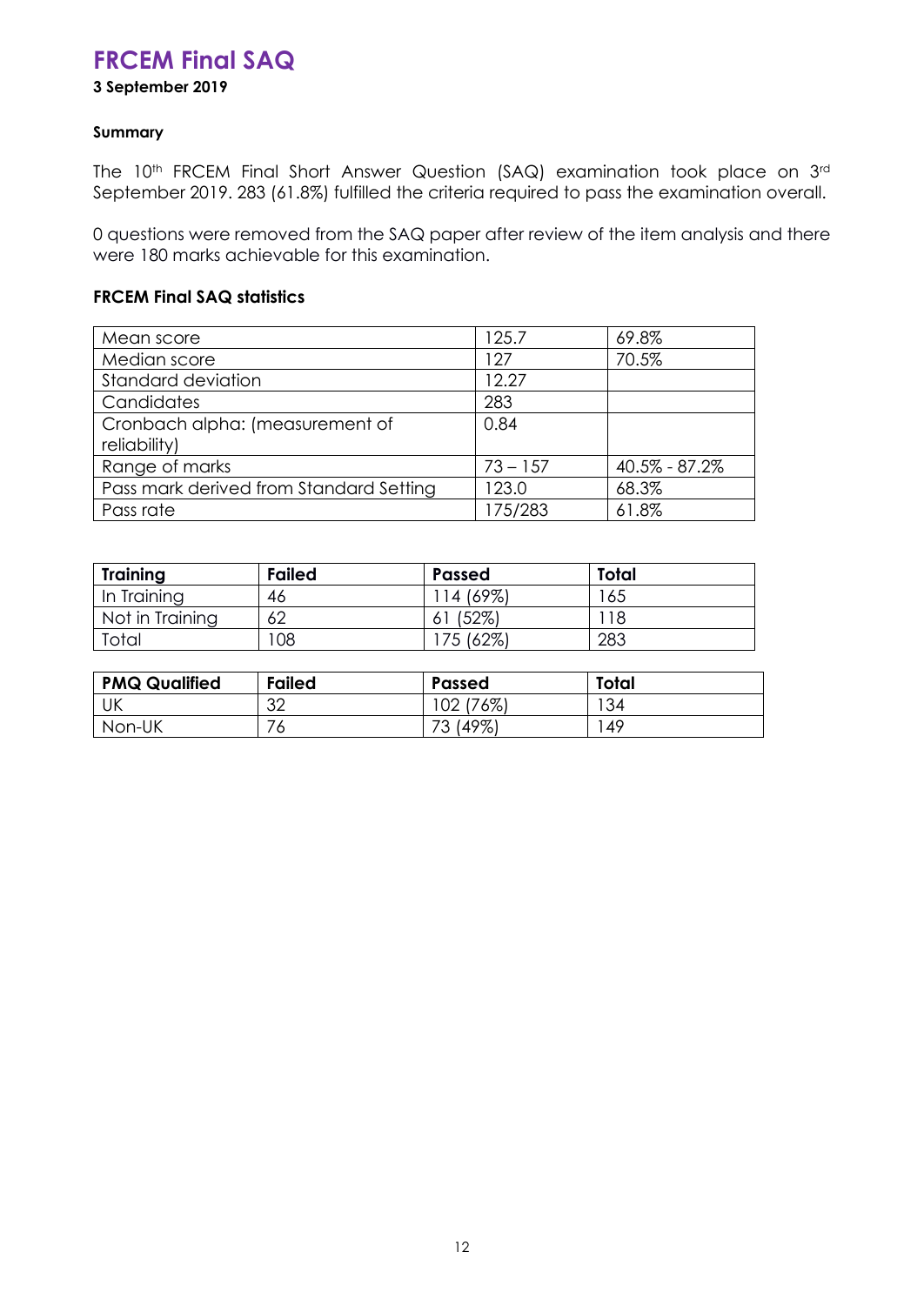# **FRCEM Final OSCE**

### **Borderline Regression**

The College uses the borderline regression method to standard set both the FRCEM and MRCEM OSCE examinations. The content of the examination differs each day and therefore the pass mark is calculated per day, dependent on the combination of stations examined. All OSCE stations are equally weighted, with the double stations counting as two stations. There are 160 marks achievable for this examination.

### **April / May 2019**

### **Summary**

The FRCEM OSCE examination took place between 29<sup>th</sup> April - 3<sup>rd</sup> May 2019. 136 candidates took the examination, of whom 94 (69.1%) fulfilled the criteria required to pass the examination overall.

### **FRCEM Final OSCE statistics**

### **29th April 2019**

| Mean score                                   | 106.22       | 66.4%         |
|----------------------------------------------|--------------|---------------|
| Median score                                 | 114.11       | 71.3%         |
| Standard deviation                           | 11.68        |               |
| Candidates                                   | 29           |               |
| Cronbach alpha: (measurement of reliability) | 0.82         |               |
| Standard error of measurement (SEM):         | 4.91         |               |
| Range of marks                               | $87.49 - 13$ | 54.7% - 84.4% |
| Pass mark derived from Standard Setting      | 103.13       | 64.5%         |
| Pass mark + SEM                              | 108.04       | 67.5%         |
| Pass rate                                    | 16/29        | 55.2%         |

### **30th April 2019**

| Mean score                                   | 107.16           | 67%               |
|----------------------------------------------|------------------|-------------------|
| Median score                                 | 114.77           | 71.7%             |
| Standard deviation                           | 10.28            |                   |
| Candidates                                   | 26               |                   |
| Cronbach alpha: (measurement of reliability) | 0.77             |                   |
| Standard error of measurement (SEM):         | 4.93             |                   |
| Range of marks                               | $98.40 - 141.05$ | $61.5\% - 88.2\%$ |
| Pass mark derived from Standard Setting      | 102.88           | 64.3%             |
| Pass mark + SEM                              | 107.82           | 67.4%             |
| Pass rate                                    | 20/26            | 76.9%             |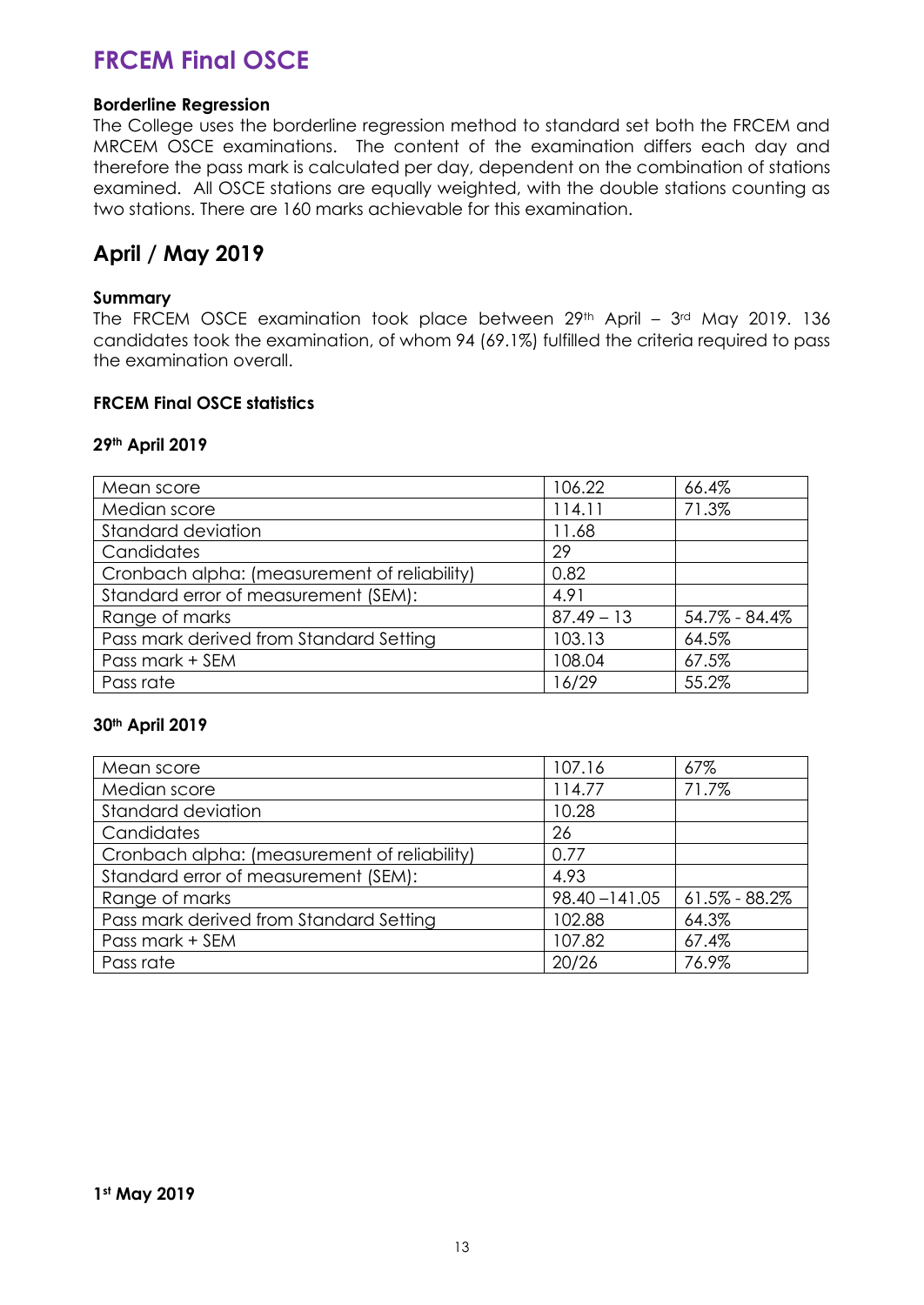| Mean score                                   | 104.22           | 65.1%             |
|----------------------------------------------|------------------|-------------------|
| Median score                                 | 114.25           | 71.4%             |
| Standard deviation                           | 13.00            |                   |
| Candidates                                   | 29               |                   |
| Cronbach alpha: (measurement of reliability) | 0.86             |                   |
| Standard error of measurement (SEM):         | 4.94             |                   |
| Range of marks                               | $80.89 - 104.22$ | $50.5\% - 65.1\%$ |
| Pass mark derived from Standard Setting      | 101.56           | 63.5%             |
| Pass mark + SEM                              | 106.51           | 66.6%             |
| Pass rate                                    | 19/29            | 65.5%             |

### **2nd May 2019**

| Mean score                                   | 108.49           | 67.8%             |
|----------------------------------------------|------------------|-------------------|
| Median score                                 | 114.49           | 71.6%             |
| Standard deviation                           | 11.82            |                   |
| Candidates                                   | 26               |                   |
| Cronbach alpha: (measurement of reliability) | 0.82             |                   |
| Standard error of measurement (SEM):         | 5.01             |                   |
| Range of marks                               | $80.43 - 129.77$ | $50.3\% - 81.1\%$ |
| Pass mark derived from Standard Setting      | 101.42           | 63.4%             |
| Pass mark + SEM                              | 106.43           | 66.5%             |
| Pass rate                                    | 18/26            | 69.2%             |

# **3rd May 2019**

| Mean score                                   | 111.46         | 69.7%             |
|----------------------------------------------|----------------|-------------------|
| Median score                                 | 115.58         | 72.2%             |
| Standard deviation                           | 9.07           |                   |
| Candidates                                   | 26             |                   |
| Cronbach alpha: (measurement of reliability) | 0.75           |                   |
| Standard error of measurement (SEM):         | 4.55           |                   |
| Range of marks                               | 93.76 - 131.97 | $58.6\% - 82.5\%$ |
| Pass mark derived from Standard Setting      | 102.27         | 63.9%             |
| Pass mark + SEM                              | 106.82         | 66.8%             |
| Pass rate                                    | 21/26          | 80.8%             |

| <b>Training</b> | <b>Failed</b> | <b>Passed</b> | <b>Total</b> |  |
|-----------------|---------------|---------------|--------------|--|
| In Training     | 36            | 90 (71.6%)    | ' 16         |  |
| Not in Training |               | 4 (40%)       |              |  |
| Total           | 42            | 94 (69.1%)    | 136          |  |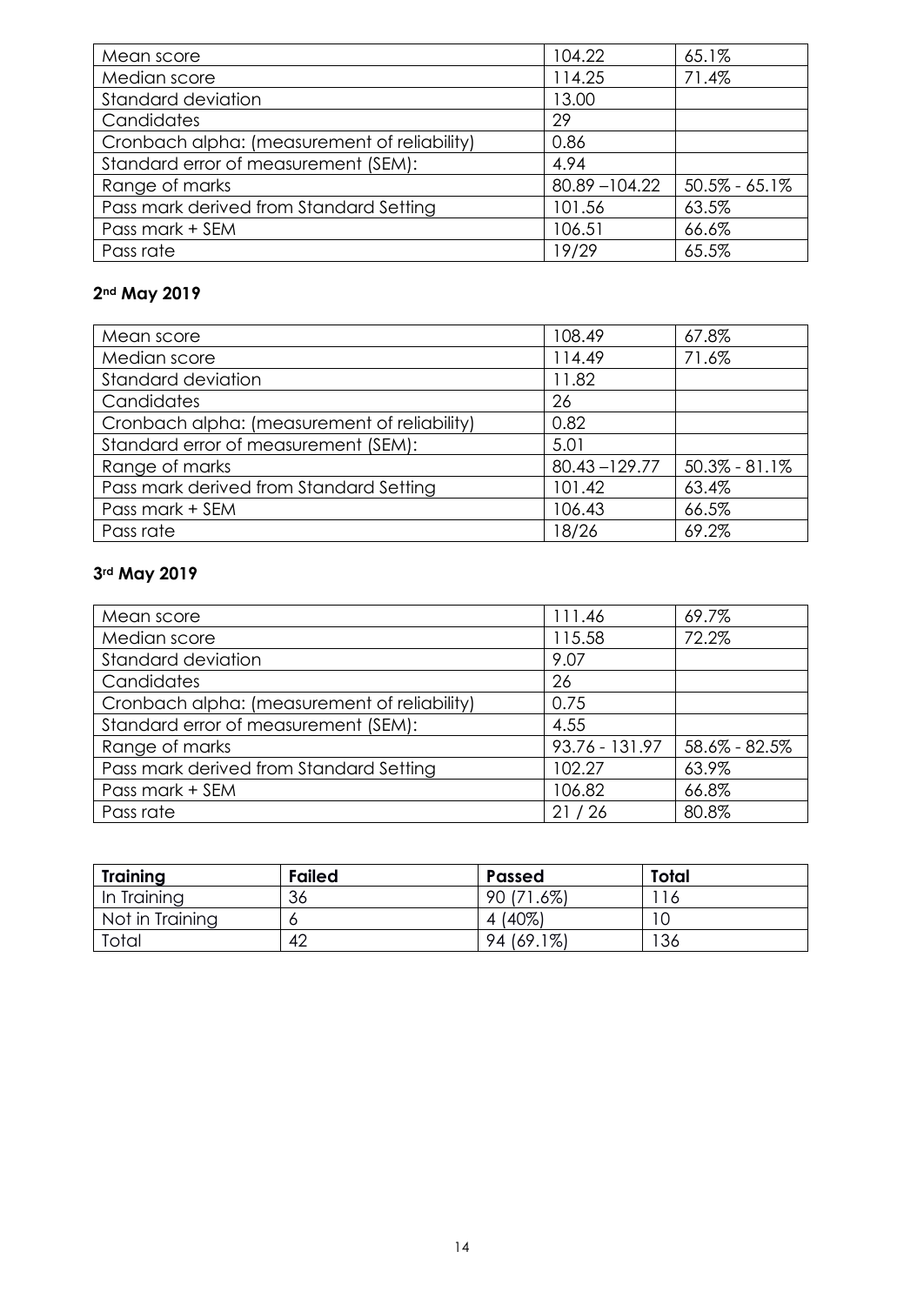# **FRCEM Final OSCE**

### **October / November 2019**

### **Summary**

The FRCEM OSCE examination took place between 31st October - 8th November 2019. 186 candidates took the examination, of whom 141 (75.8%) fulfilled the criteria required to pass the examination overall. There are 160 marks achievable for this examination.

### **FRCEM Final OSCE statistics**

### **Thursday 31st October 2019**

| Mean score                                   | 120.99        | 75.61%       |
|----------------------------------------------|---------------|--------------|
| Median score                                 | 121.48        | 76%          |
| Standard deviation                           | 8.47          |              |
| Candidates                                   | 26            |              |
| Cronbach alpha: (measurement of reliability) | 0.68          |              |
| Standard error of measurement (SEM):         | 4.82          |              |
| Range of marks                               | 105.73-137.82 | 66% - 86.13% |
| Pass mark derived from Standard Setting      | 105.66        | 66%          |
| Pass mark + 4.82 SEM                         | 110.48        | 69.05%       |
| Pass rate                                    | 24/26         | 92.3%        |

### **Friday 1st November 2019**

| Mean score                                   | 118.7          | 74.18%            |
|----------------------------------------------|----------------|-------------------|
| Median score                                 | 119.95         | 74.96%            |
| Standard deviation                           | 8.64           |                   |
| Candidates                                   | 27             |                   |
| Cronbach alpha: (measurement of reliability) | 0.77           |                   |
| Standard error of measurement (SEM):         | 4.12           |                   |
| Range of marks                               | $101 - 130.91$ | $63.1\% - 81.8\%$ |
| Pass mark derived from Standard Setting      | 104.62         | 65.3%             |
| Pass mark + 4.12 SEM                         | 108.74         | 68%               |
| Pass rate                                    | 23/27          | 85.1%             |

### **Monday 4th November 2019**

| Mean score                                   | 119              | 74.3%  |
|----------------------------------------------|------------------|--------|
| Median score                                 | 122.19           | 76.3%  |
| Standard deviation                           | 13.81            |        |
| Candidates                                   | 26               |        |
| Cronbach alpha: (measurement of reliability) | 0.89             |        |
| Standard error of measurement (SEM):         | 4.64             |        |
| Range of marks                               | $68.06 - 134.46$ | 42.53% |
|                                              |                  | 84.03% |
| Pass mark derived from Standard Setting      | 106.67 / 160     | 66.6%  |
| Pass mark + 4.64 SEM                         | 111.31 / 160     | 69.5%  |
| Pass rate                                    | 22/26            | 84.61% |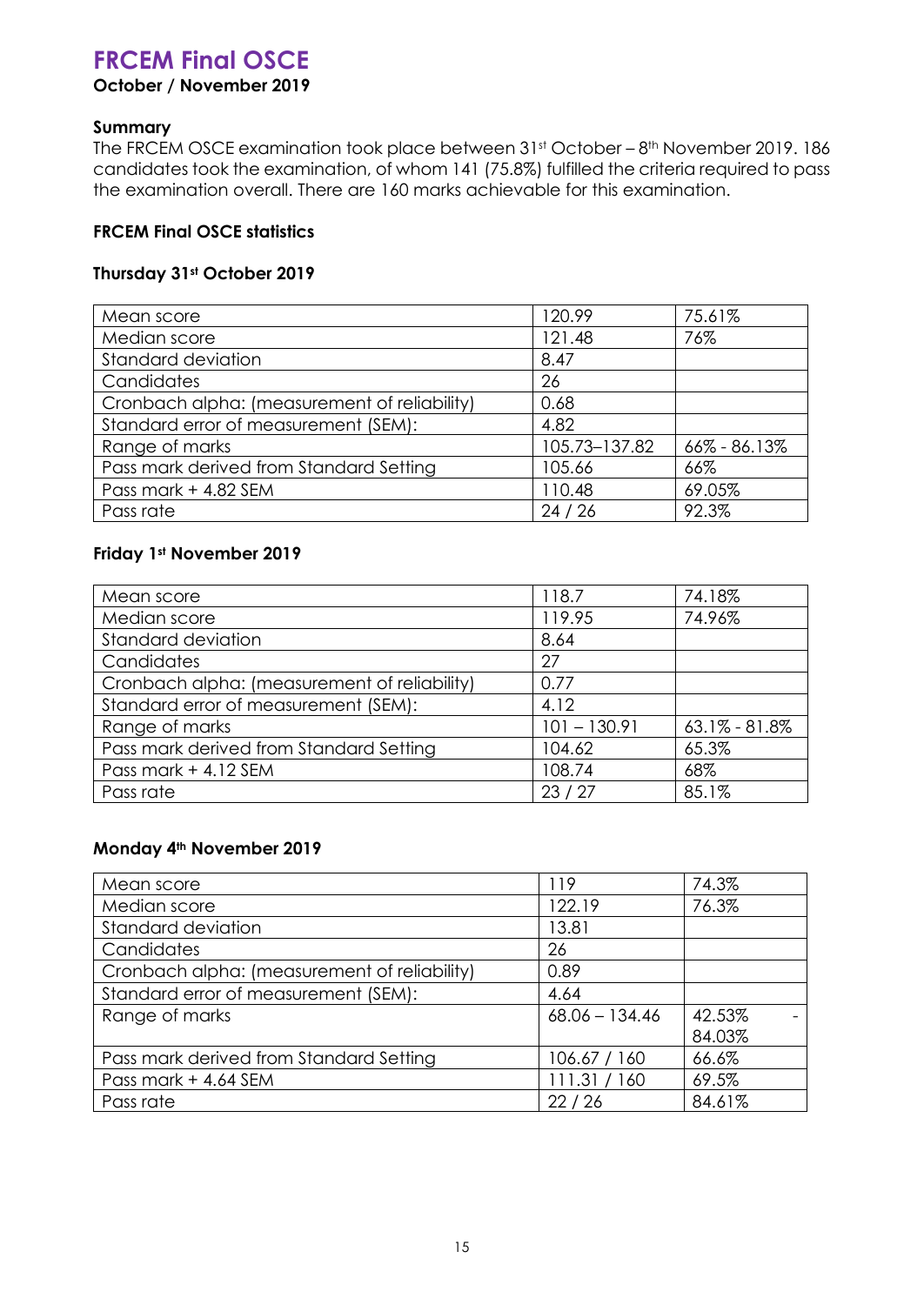# **Tuesday 5th November 2019**

| Mean score                                   | 114.88           | 71.8%              |
|----------------------------------------------|------------------|--------------------|
| Median score                                 | 118.45           | 74.03%             |
| Standard deviation                           | 11.65            |                    |
| Candidates                                   | 27               |                    |
| Cronbach alpha: (measurement of reliability) | 0.84             |                    |
| Standard error of measurement (SEM):         | 4.70             |                    |
| Range of marks                               | $82.33 - 131.21$ | $151.4\% - 82.0\%$ |
| Pass mark derived from Standard Setting      | 105.83           | 66.14%             |
| Pass mark + 4.70 SEM                         | 110.53           | 69.08%             |
| Pass rate                                    | 18/27            | 66.6%              |

### **Wednesday 6th November 2019**

| Mean score                                   | 115.77           | 72.3%              |
|----------------------------------------------|------------------|--------------------|
| Median score                                 | 116.73           | 73%                |
| Standard deviation                           | 8.54             |                    |
| Candidates                                   | 26               |                    |
| Cronbach alpha: (measurement of reliability) | 0.72             |                    |
| Standard error of measurement (SEM):         | 4.54             |                    |
| Range of marks                               | $91.42 - 129.06$ | $57.1\% - 80.66\%$ |
| Pass mark derived from Standard Setting      | 106.31           | 66.4%              |
| Pass mark +4.54 SEM                          | 110.85           | 69.2%              |
| Pass rate                                    | 20/26            | 77%                |

### **Thursday 7th November 2019**

| Mean score                                   | 118.54           | 74.08%             |
|----------------------------------------------|------------------|--------------------|
| Median score                                 | 119.32           | 74.57%             |
| Standard deviation                           | 10.24            |                    |
| Candidates                                   | 28               |                    |
| Cronbach alpha: (measurement of reliability) | 0.76             |                    |
| Standard error of measurement (SEM):         | 4.99             |                    |
| Range of marks                               | $94.66 - 135.76$ | $59.1\% - 84.85\%$ |
| Pass mark derived from Standard Setting      | 107.60           | 67.25%             |
| Pass mark + 4.99 SEM                         | 112.60           | 70.37%             |
| Pass rate                                    | 20/28            | 71.4%              |

### **Friday 8th November 2019**

| Mean score                                   | 116.57           | 72.8%             |
|----------------------------------------------|------------------|-------------------|
| Median score                                 | 115.74           | 72.3%             |
| Standard deviation                           | 12.28            |                   |
| Candidates                                   | 26               |                   |
| Cronbach alpha: (measurement of reliability) | 0.77             |                   |
| Standard error of measurement (SEM):         | 5.86             |                   |
| Range of marks                               | $91.75 - 134.67$ | $57.3\% - 84.1\%$ |
| Pass mark derived from Standard Setting      | 105.38           | 65.8%             |
| Pass mark + 5.86 SEM                         | 111.24           | 69.5%             |
| Pass rate                                    | 16/26            | 61.5%             |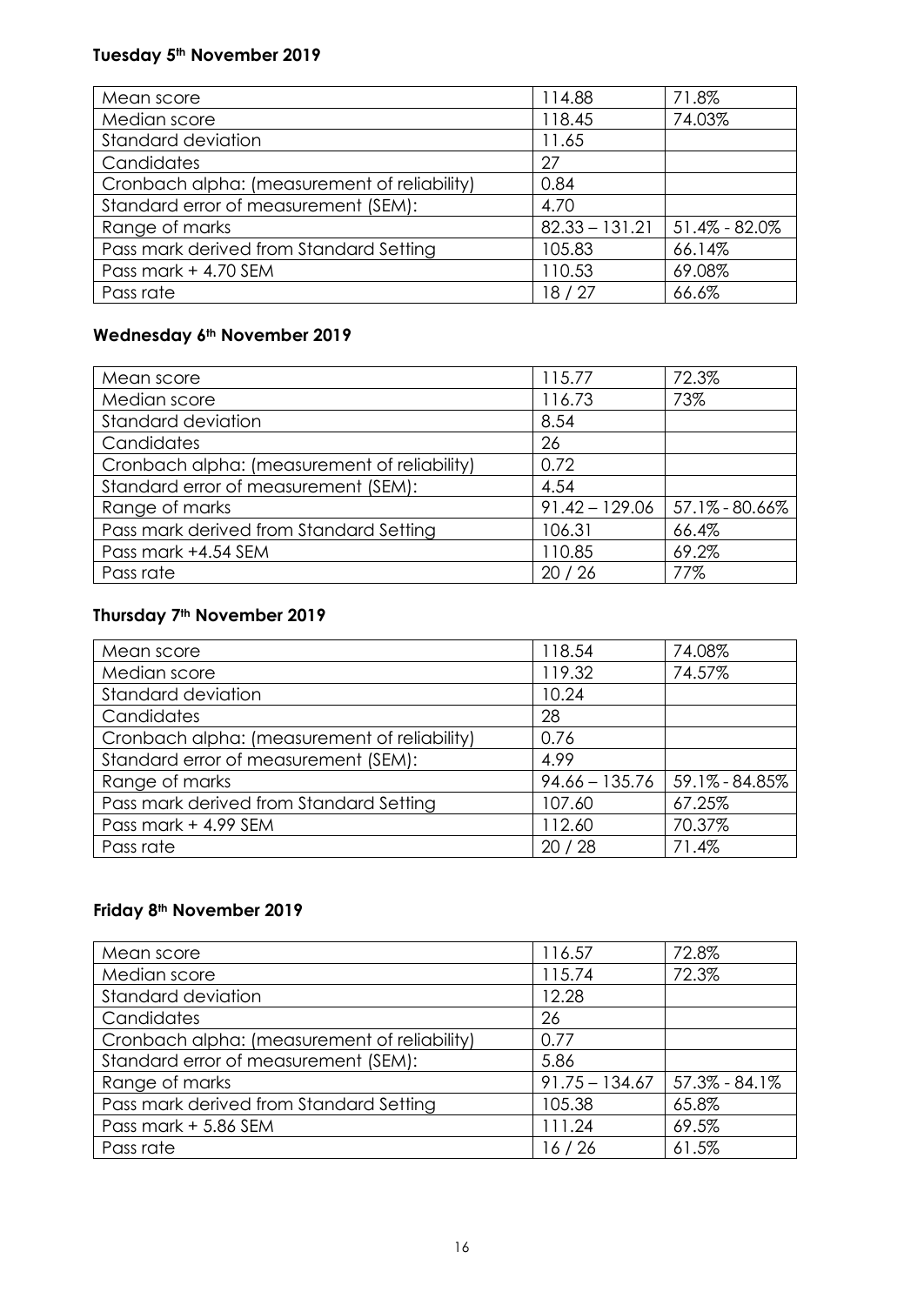| <b>Training</b> | <b>Failed</b> | <b>Passed</b> | Total |
|-----------------|---------------|---------------|-------|
| In Training     |               | ' 16 (94%)    | 123   |
| Not in Training | 30            | 25 (45%)      | 55    |
| Total           | 45            | (76%)<br>41   | 186   |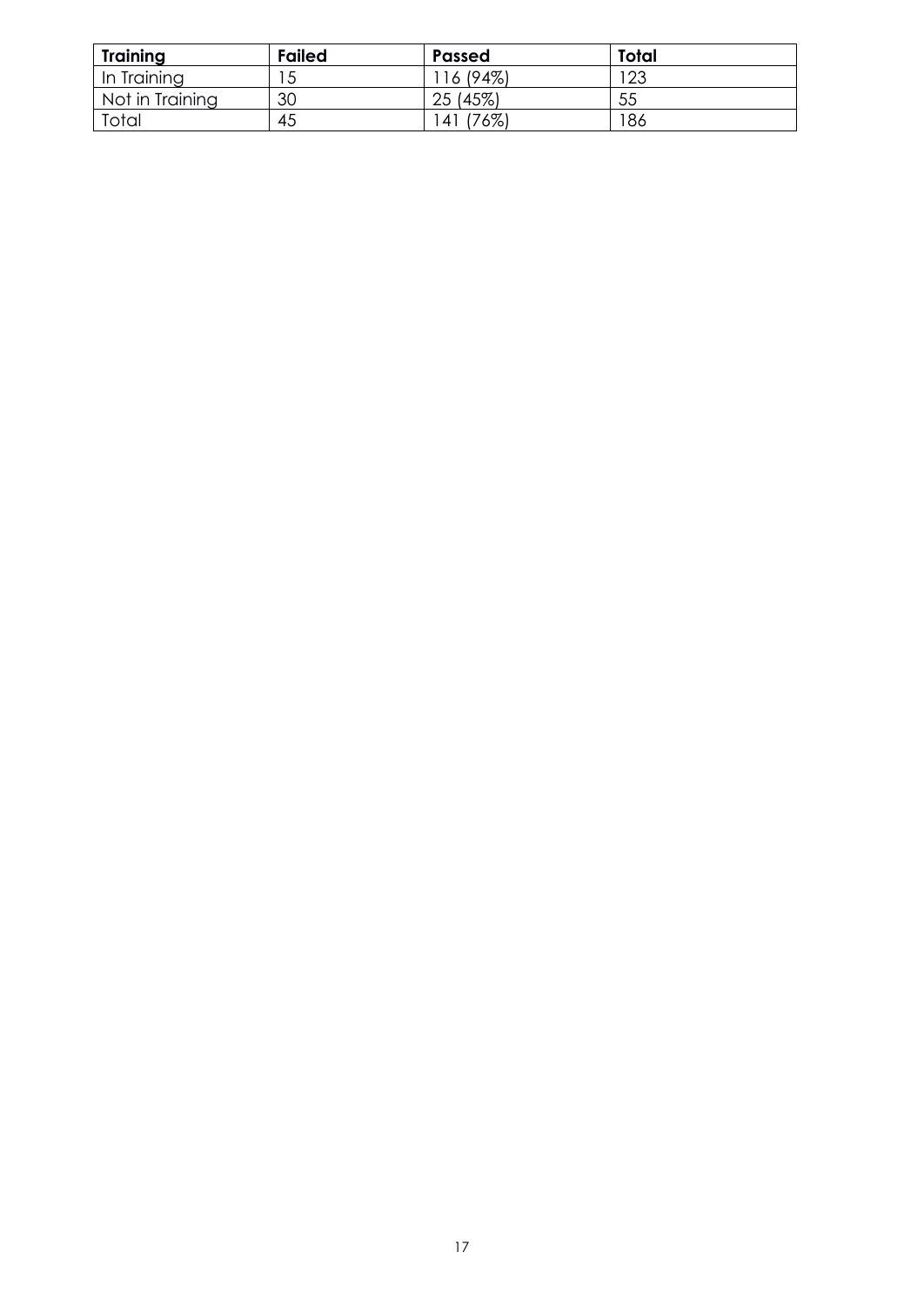## **MRCEM OSCE**

<span id="page-17-0"></span>**January 2019**

# **MRCEM OSCE (UK)**

### **Summary**

The 14<sup>th</sup> MRCEM OSCE UK examination took place on 28<sup>th</sup> and 29<sup>th</sup> January 2019. 55 candidates took the examination, of whom 43 fulfilled the criteria required to pass the examination overall. There were 180 marks achievable for this examination.

### **MRCEM OSCE (UK)- Statistics**

### **Monday 28th January 2019**

| Mean score                                   | 128.64           | 71.4%     |
|----------------------------------------------|------------------|-----------|
| Median score                                 | 131.27           | 72.9%     |
| Standard deviation                           | 13.2             |           |
| Candidates                                   | 30               |           |
| Cronbach alpha: (measurement of reliability) | 0.88             |           |
| Standard error of measurement (SEM):         | 4.52             |           |
| Range of marks                               | $94.65 - 149.48$ | 52.5%-83% |
| Pass mark derived from Standard Setting      | 113.78           | 63.2%     |
| Pass mark + 4.52 SEM                         | 118.3            | 65.7%     |
| Pass rate                                    | 24/30            | 80%       |

### **Tuesday 29th January 2019**

| Mean score                                   | 124.92                            | 69.4% |
|----------------------------------------------|-----------------------------------|-------|
| Median score                                 | 125.99                            | 69.9% |
| Standard deviation                           | 11.37                             |       |
| Candidates                                   | 25                                |       |
| Cronbach alpha: (measurement of reliability) | 0.86                              |       |
| Standard error of measurement (SEM):         | 4.29                              |       |
| Range of marks                               | $104.21 - 144.26$   57.8% - 80.1% |       |
| Pass mark derived from Standard Setting      | 111.62                            | 62%   |
| Pass mark + 4.29 SEM                         | 115.91                            | 64.3% |
| Pass rate                                    | 19/25                             | 76%   |

| Training        | <b>Failed</b> | Passed           | Total |
|-----------------|---------------|------------------|-------|
| In Training     |               | $(100\%)$        |       |
| Not in Training |               | (75%)<br>36      | 48    |
| Total           | $\sim$        | $(78.2\%)$<br>43 | 55    |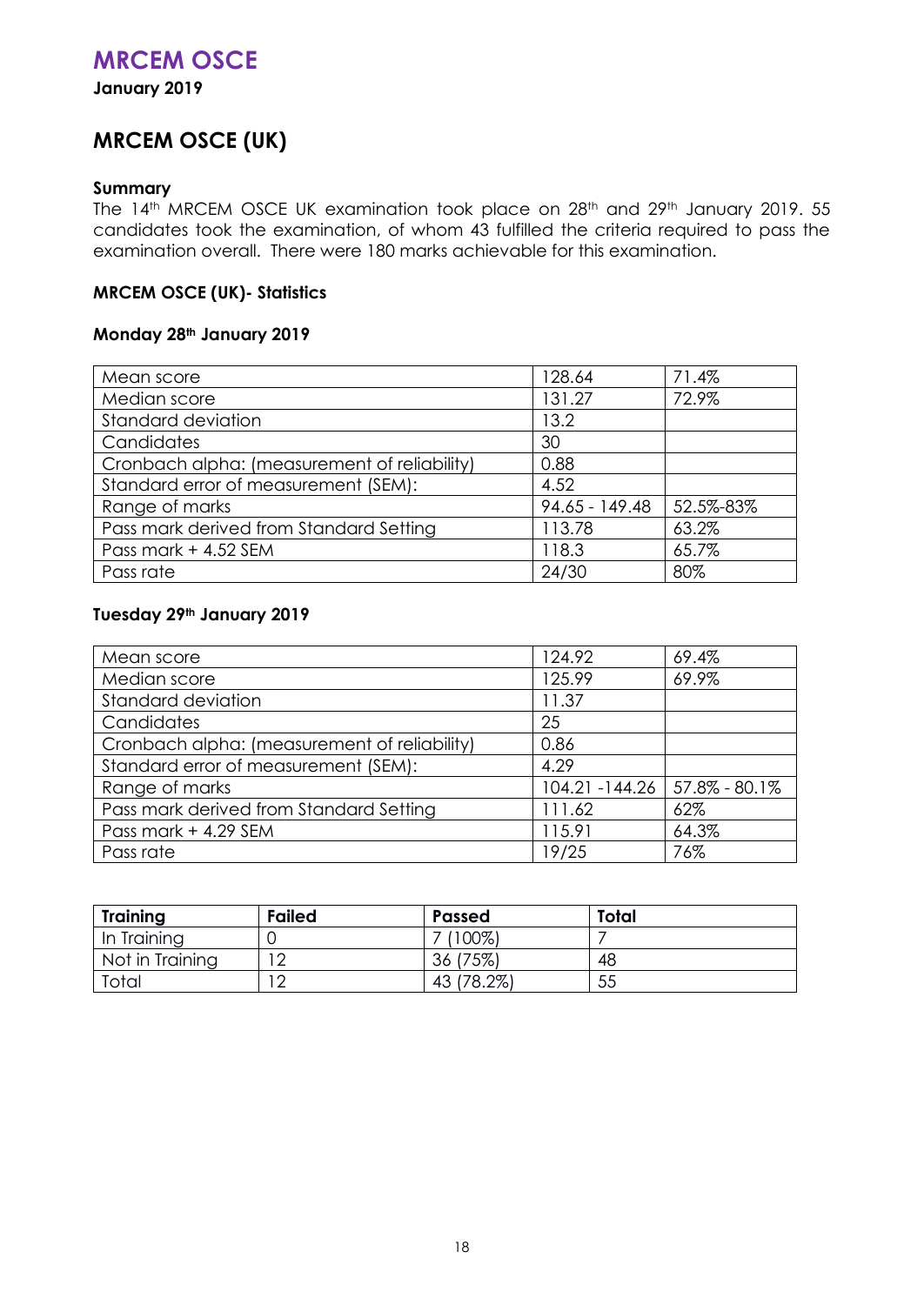### <span id="page-18-0"></span>**MRCEM OSCE (UK)**

June 2019

### **Summary**

The 14<sup>th</sup> MRCEM OSCE UK examination took place on 11<sup>th</sup> & 12<sup>th</sup> June 2019. 54 candidates took the examination, of whom 40 fulfilled the criteria required to pass the examination overall. There were 180 marks achievable for this examination.

### **MRCEM OSCE (UK)- Statistics**

### **Tuesday 11June 2019**

| Mean score                                   | 123.33           | 68.5% |
|----------------------------------------------|------------------|-------|
| Median score                                 | 120.07           | 66.7% |
| Standard deviation                           | 13.60            |       |
| Candidates                                   | 24               |       |
| Cronbach alpha: (measurement of reliability) | 0.87             |       |
| Standard error of measurement (SEM):         | 4.88             |       |
| Range of marks                               | $96.07 - 143.20$ |       |
| Pass mark derived from Standard Setting      | 107.92           | 60%   |
| Pass mark + 4.88 SEM                         | 112.8            | 62.6% |
| Pass rate                                    | 15/24            | 62.5% |

### **Wednesday 12 June 2019**

| Mean score                                   | 125.18            | 69.5% |
|----------------------------------------------|-------------------|-------|
| Median score                                 | 125.29            | 69.6% |
| Standard deviation                           | 10.83             |       |
| Candidates                                   | 30                |       |
| Cronbach alpha: (measurement of reliability) | 0.82              |       |
| Standard error of measurement (SEM):         | 4.57              |       |
| Range of marks                               | $104.23 - 148.03$ |       |
| Pass mark derived from Standard Setting      | 110.74            | 61.5% |
| Pass mark + 4.57 SEM                         | 115.31            | 64%   |
| Pass rate                                    | 25/30             | 83.3% |

<span id="page-18-1"></span>

|                 | <b>Failed</b> | <b>Passed</b> | Total     |
|-----------------|---------------|---------------|-----------|
| In Training     |               | 4             | $(100\%)$ |
| Not in Training | 4             | 36            | 50 (72%)  |
| Total           | Δ             | 40            | 54 (74%)  |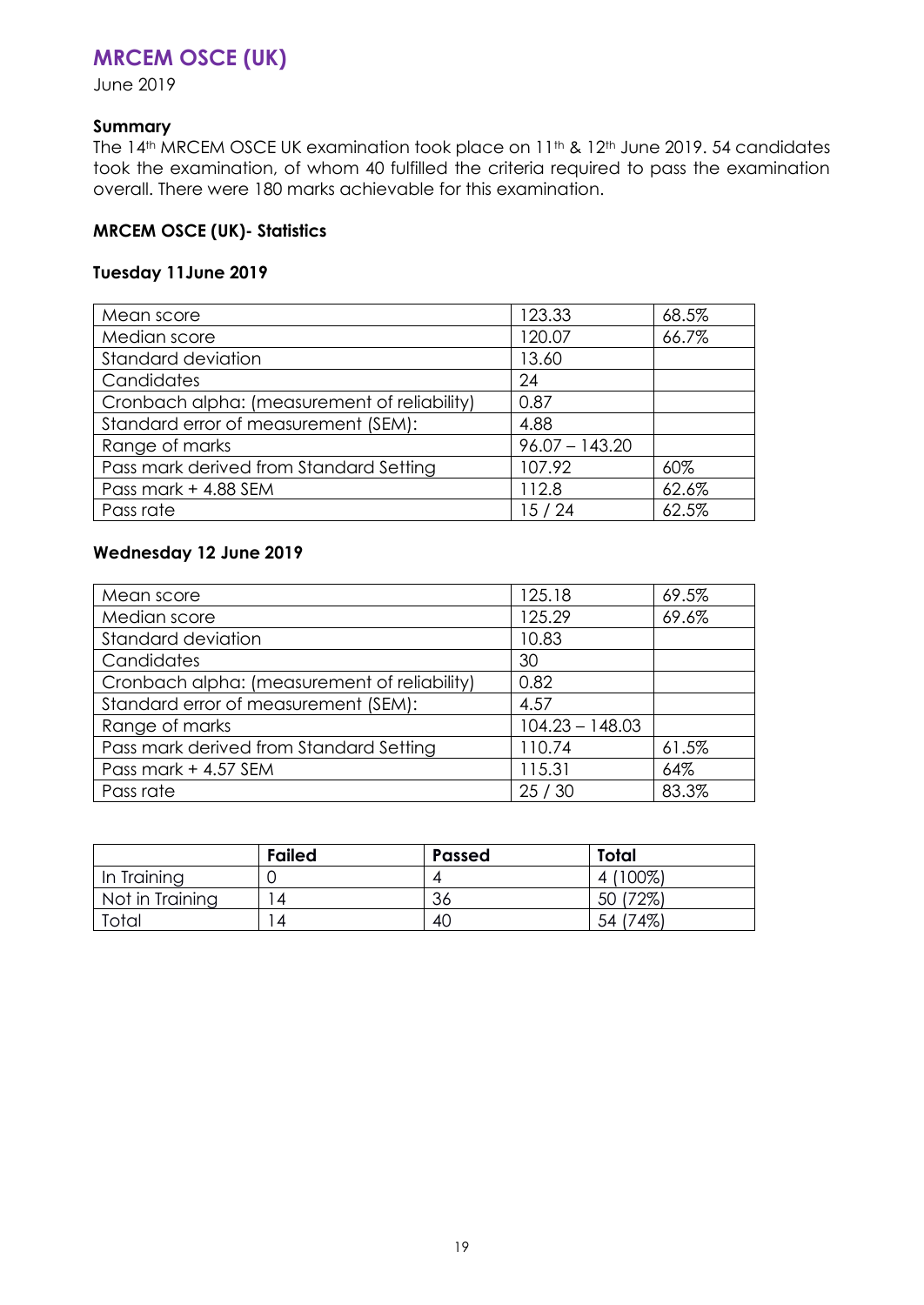# **MRCEM OSCE (India)**

July 2019

### **Summary**

The 15<sup>th</sup> MRCEM OSCE examination took place in Chennai between 1st - 4<sup>th</sup> July 2019. 132 candidates took the examination, of whom 119 (90.15%) fulfilled the criteria required to pass the examination overall. There were 180 marks achievable for this examination.

### **MRCEM OSCE (India) statistics**

### **Monday 1st July 2019**

| Mean score                                   | 132.65            | 73.6% |
|----------------------------------------------|-------------------|-------|
| Median score                                 | 132.77            | 73.7% |
| Standard deviation                           | 11.81             |       |
| Candidates                                   | 34                |       |
| Cronbach alpha: (measurement of reliability) | 0.82              |       |
| Standard error of measurement (SEM):         | 4.97              |       |
| Range of marks                               | $117.81 - 151.26$ |       |
| Pass mark derived from Standard Setting      | 112.83            | 62.6% |
| Pass mark + 4.97 SEM                         | 117.80            | 65.4% |
| Pass rate                                    | 32/34             | 94.1% |

### **Tuesday 2nd July 2019**

| Mean score                                   | 132.81            | 73.7% |
|----------------------------------------------|-------------------|-------|
| Median score                                 | 132.54            | 73.6% |
| Standard deviation                           | 9.31              |       |
| Candidates                                   | 32                |       |
| Cronbach alpha: (measurement of reliability) | 0.70              |       |
| Standard error of measurement (SEM):         | 5.09              |       |
| Range of marks                               | $113.98 - 151.29$ |       |
| Pass mark derived from Standard Setting      | 112.2             | 62.3% |
| Pass mark + 5.09 SEM                         | 117.30            | 65.1% |
| Pass rate                                    | 29/32             | 90.6% |

### **Wednesday 3rd July 2019**

| Mean score                                   | 131.07           | 72.8% |
|----------------------------------------------|------------------|-------|
| Median score                                 | 131              | 72.7% |
| Standard deviation                           | 12.89            |       |
| Candidates                                   | 33               |       |
| Cronbach alpha: (measurement of reliability) | 0.85             |       |
| Standard error of measurement (SEM):         | 4.97             |       |
| Range of marks                               | $98.21 - 153.95$ |       |
| Pass mark derived from Standard Setting      | 114.35           | 63.5% |
| Pass mark + 4.97 SEM                         | 119.32           | 66.2% |
| Pass rate                                    | 29/33            | 88%   |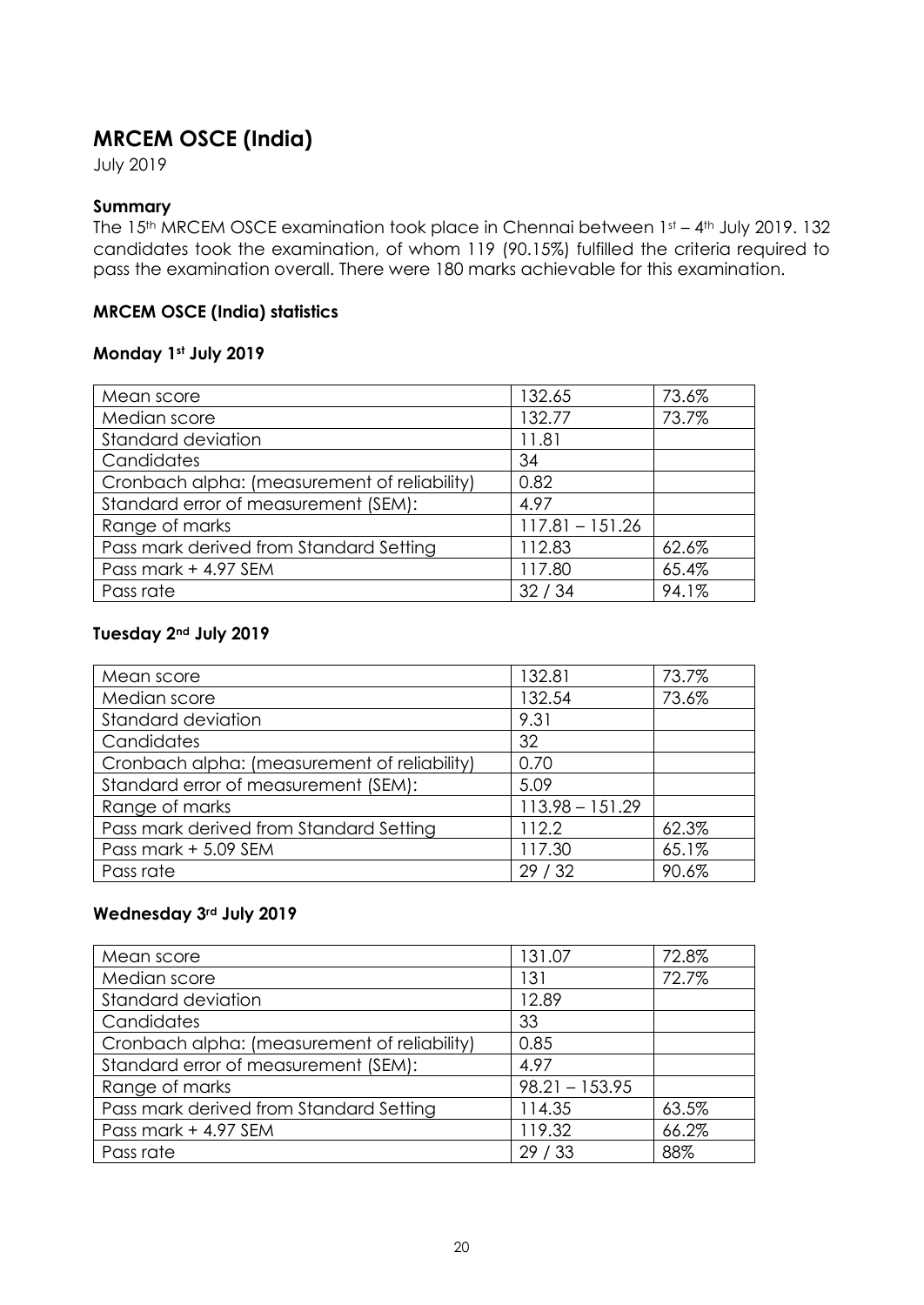### **Thursday 4th July 2019**

<span id="page-20-0"></span>

| Mean score                                   | 132.57            | 73.6% |
|----------------------------------------------|-------------------|-------|
| Median score                                 | 134.96            | 75%   |
| <b>Standard deviation</b>                    | 13.06             |       |
| Candidates                                   | 33                |       |
| Cronbach alpha: (measurement of reliability) | 0.88              |       |
| Standard error of measurement (SEM):         | 4.49              |       |
| Range of marks                               | $105.11 - 157.21$ |       |
| Pass mark derived from Standard Setting      | 112.31            | 62.3% |
| Pass mark + 4.49 SEM                         | 116.80            | 64.8% |
| Pass rate                                    | 29/33             | 88%   |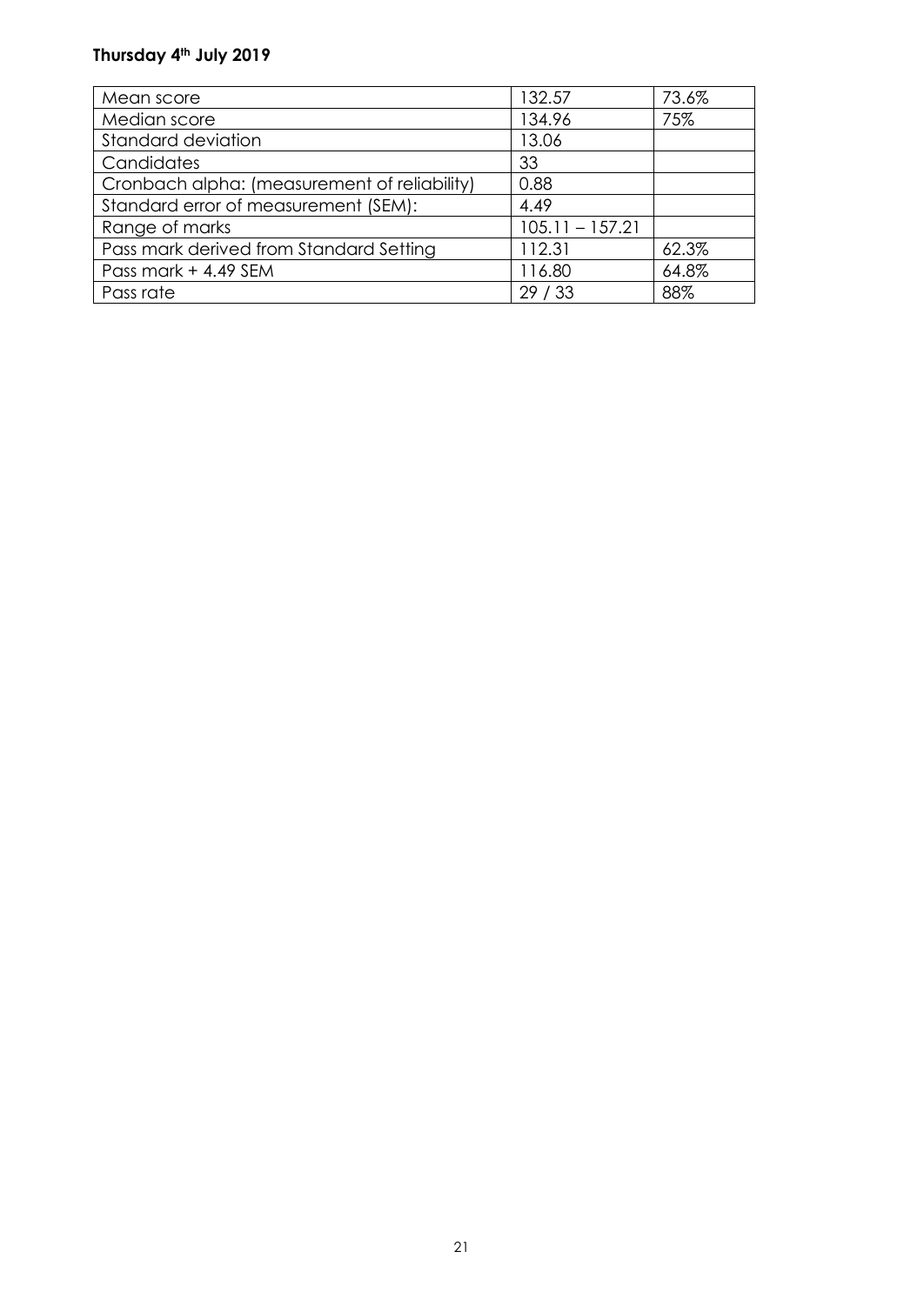### **MRCEM OSCE (India)**

November 2019

### **Summary**

The 16<sup>th</sup> MRCEM OSCE examination took place in Mumbai between 18<sup>th</sup> – 20<sup>th</sup> November 2019. 107 candidates took the examination, of whom 82 (79.6%) fulfilled the criteria required to pass the examination overall. There were 180 marks achievable for this examination.

### **MRCEM OSCE (India) statistics**

### **Monday 18th November 2019**

| Mean score                                   | 130.98           | 73%        |
|----------------------------------------------|------------------|------------|
| Median score                                 | 132.17           | 73.4%      |
| Standard deviation                           | 12.75            |            |
| Candidates                                   | 35               |            |
| Cronbach alpha: (measurement of reliability) | 0.81             |            |
| Standard error of measurement (SEM):         | 5.58             |            |
| Range of marks                               | $94.10 - 151.22$ | $52.2\%$ - |
|                                              |                  | 84.01%     |
| Pass mark derived from Standard Setting      | 117.78           | 65.4%      |
| Pass mark + 5.58 SEM                         | 123.36           | 68.5%      |
| Pass rate                                    | 25/35            | 71.4%      |

### **Tuesday 19th November 2019**

| Mean score                                   | 127.20           | 70.6%    |
|----------------------------------------------|------------------|----------|
| Median score                                 | 128.33           | 71.29%   |
| Standard deviation                           | 10.23            |          |
| Candidates                                   | 34               |          |
| Cronbach alpha: (measurement of reliability) | 0.71             |          |
| Standard error of measurement (SEM):         | 5.47             |          |
| Range of marks                               | $99.81 - 145.58$ | 55.45% - |
|                                              |                  | 81%      |
| Pass mark derived from Standard Setting      | 115.85           | 64.3%    |
| Pass mark + 5.47 SEM                         | 121.33           | 67.4%    |
| Pass rate                                    | 25/34            | 73.5%    |

### **Wednesday 20th November 2019**

| Mean score                                   | 138.84     | 77.1%           |
|----------------------------------------------|------------|-----------------|
| Median score                                 | 139.01     | 77.2%           |
| Standard deviation                           | 10.05      |                 |
| Candidates                                   | 34         |                 |
| Cronbach alpha: (measurement of reliability) | 0.77       |                 |
| Standard error of measurement (SEM):         | 4.82       |                 |
| Range of marks                               | $117.10 -$ | $65\% - 90.2\%$ |
|                                              | 162.51     |                 |
| Pass mark derived from Standard Setting      | 115.56     | 64.2%           |
| Pass mark + 4.82 SEM                         | 120.39     | 66.8%           |
| Pass rate                                    | 32/34      | 94.11%          |